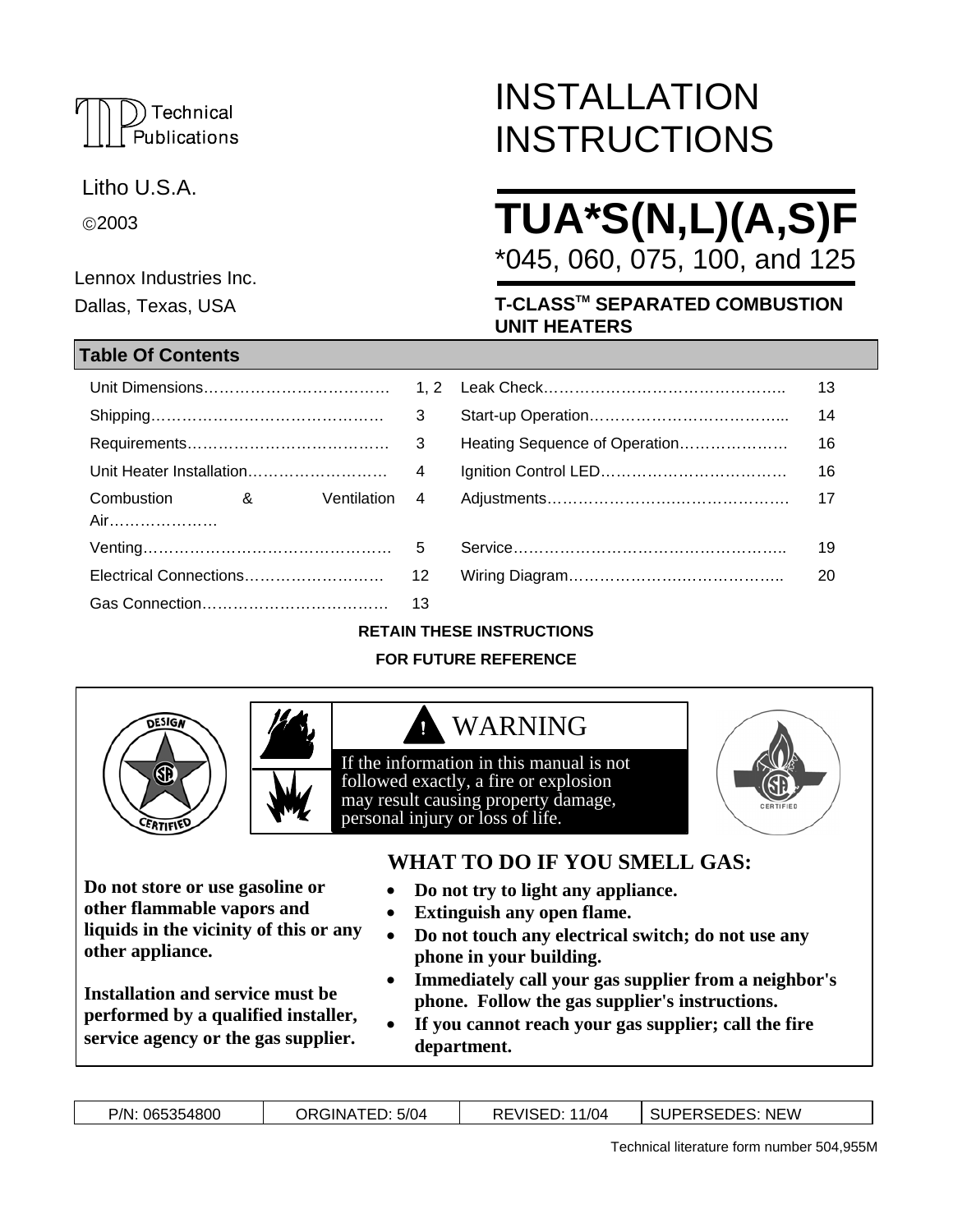| START-UP AND PERFORMANCE CHECK LIST         |  |                                    |  |  |  |  |  |
|---------------------------------------------|--|------------------------------------|--|--|--|--|--|
| Job Name:                                   |  | Date:                              |  |  |  |  |  |
| Job Location:                               |  | City:                              |  |  |  |  |  |
| Installer:                                  |  | City:<br>State/Province:           |  |  |  |  |  |
|                                             |  | Service Technician:<br>Serial No.: |  |  |  |  |  |
|                                             |  |                                    |  |  |  |  |  |
|                                             |  |                                    |  |  |  |  |  |
| Gas Piping Connections Tight & Leak Tested? |  | <b>THERMOSTAT</b>                  |  |  |  |  |  |
|                                             |  |                                    |  |  |  |  |  |
|                                             |  |                                    |  |  |  |  |  |
|                                             |  | Level?                             |  |  |  |  |  |
| Manifold Pressure in. w. c.                 |  |                                    |  |  |  |  |  |



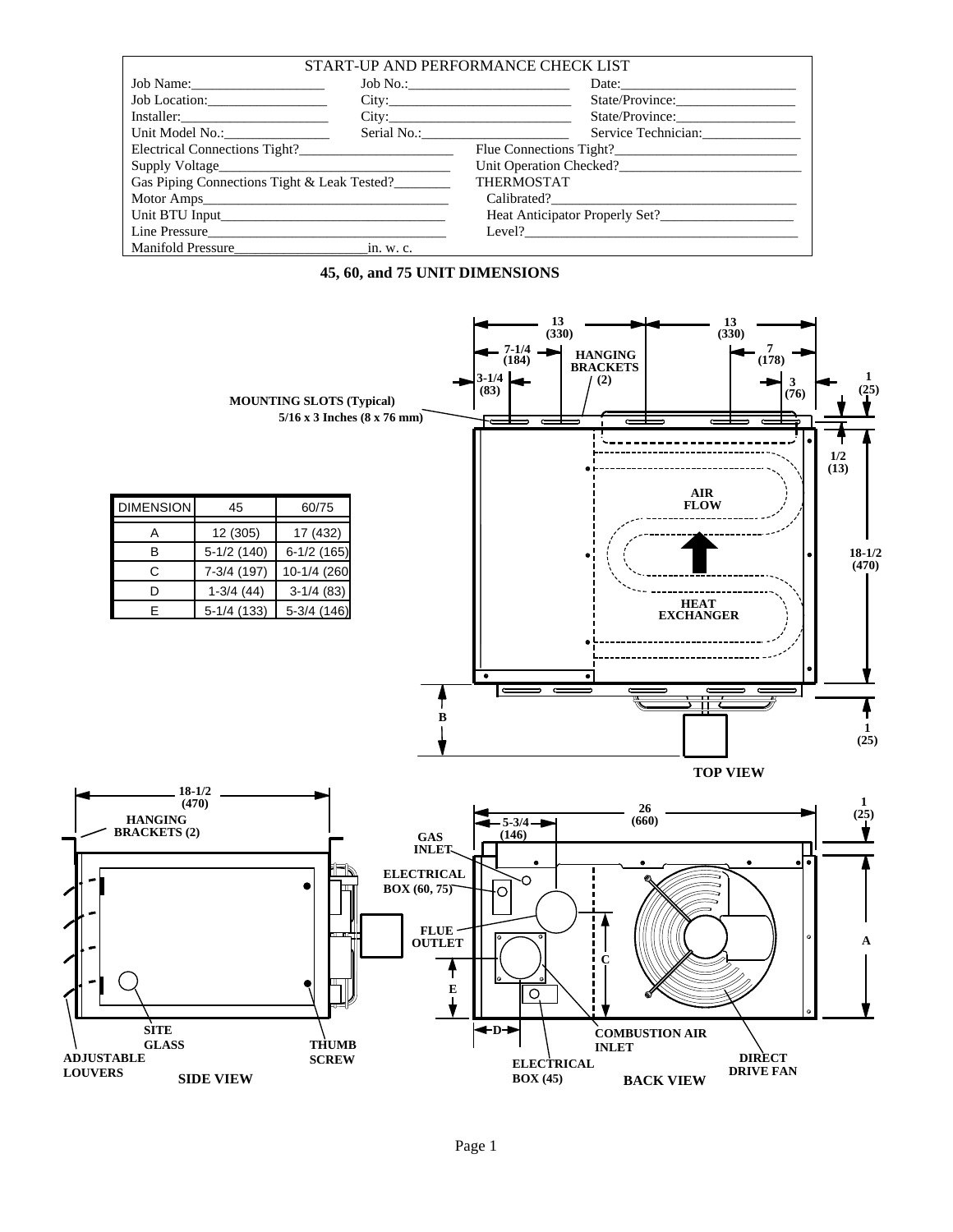#### **100 and 125 UNIT DIMENSIONS**



| TABLE 1         |
|-----------------|
| UNIT CLEARANCES |
|                 |

|                                                           | Top |    |    | <b>Sides</b> |    | <b>Access Panel</b> |     | <b>Bottom</b> |    | Rear |    | Single Wall Vent* |
|-----------------------------------------------------------|-----|----|----|--------------|----|---------------------|-----|---------------|----|------|----|-------------------|
| Model                                                     | ın  | mm | in | mm           | in | mm                  | in. | mm            | ın | mm   | in | mm                |
| <b>TUA45S, TUA60S, TUA75S,</b><br><b>TUA100S, TUA125S</b> |     | 25 |    | 25           | 18 | 457                 |     |               | 18 | 457  | ิล | 152               |

\*Except for listed clearance thimbles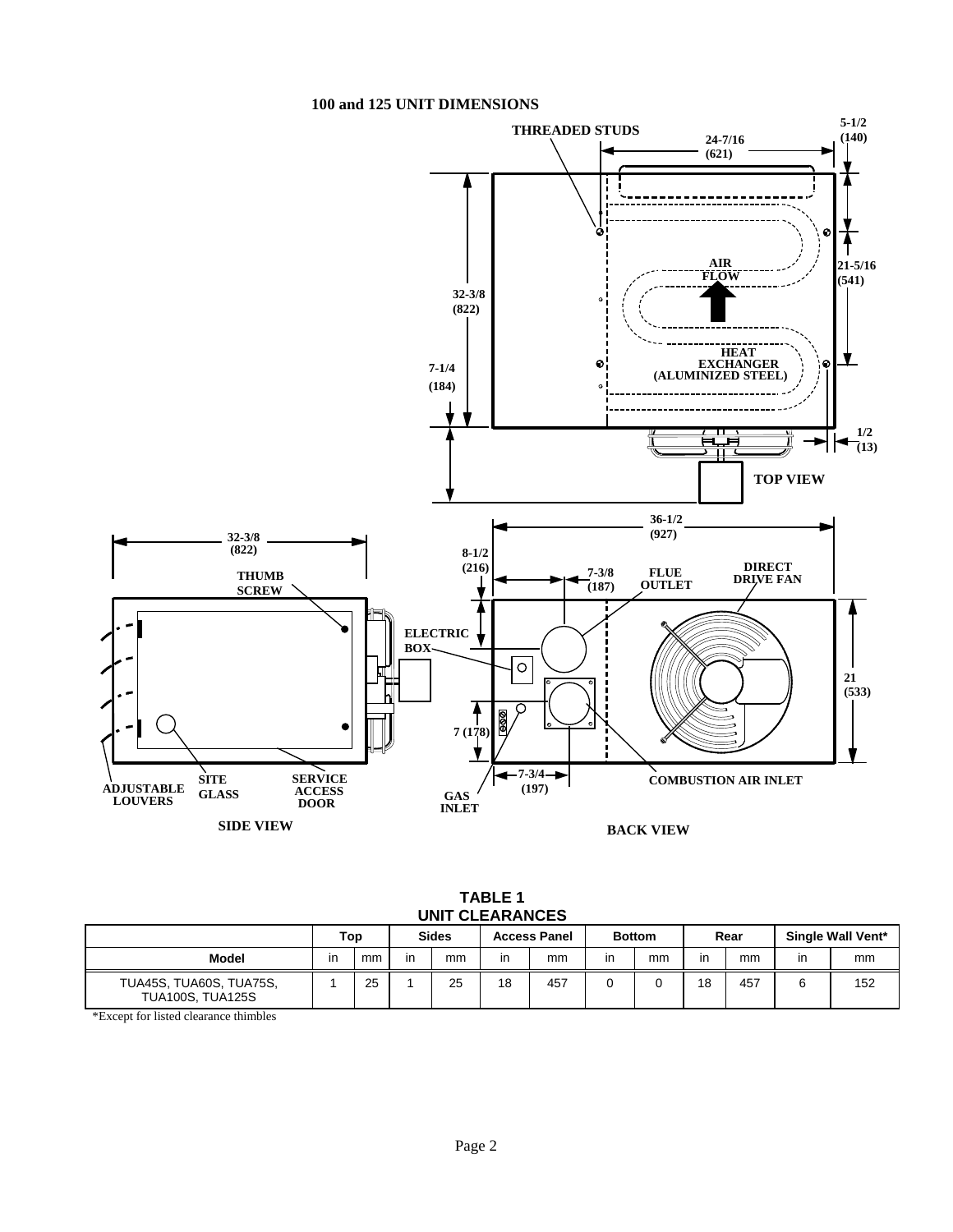## **Shipping**

The heater is completely assembled. Two mounting brackets are included with the 45, 60, and 75 size units. Check the unit for shipping damage. The receiving party should contact the last carrier immediately if any shipping damage is found.

### **Requirements – CSA in the USA**

Installation of gas unit heaters must conform with local building codes or, in the absence of local codes, with the current National Fuel Gas Code ANSI Z223.1.

Installation in aircraft hangers must be in accordance with the current Standard for Aircraft Hangers ANSI/NFPA No. 409.

Installation in parking structures must be in accordance with the current Standard for Parking Structures ANSI/NFPA No. 88A.

Installation in repair garages must be in accordance with the current Standard for Repair Garages ANSI/NFPA No. 88B.

These units are approved for residential applications. Residential applications are defined as installations for heating non-living spaces that are attached to, adjacent to or part of a structure that contains space for family living quarters. For installation in a residential garage these units must be installed so that burners and ignition source are located no less than 18" (457mm) above floor. Heater must be located or protected to avoid physical damage by vehicles. Refer to the National Fuel Gas Code, ANSI Z223.1, current edition.

Authorities having jurisdiction should be consulted before installation.

The National Fuel Gas Code is available from:

American National Standard Institute Inc.

11 West 42nd Street

#### New York, NY 10036

These units are CSA International design certified. These unit heaters are certified for installation clearances to combustible material as listed in table 1 and on unit rating plate. Accessibility and service clearances must be observed in addition to fire protection clearances.

All electrical wiring and ground for unit must be in accordance with the regulations of the current National Electric Code ANSI/NFPA No. 70.

The National Electric Code is available from:

 National Fire Protection Association 1 Batterymarch Park PO Box 9101 Quincy, MA 02269-9101

## **Requirements – CSA in Canada**

The instructions are intended only as a general guide and do not supersede local codes in any way. Authorities having jurisdiction should be consulted before installation. The installation must conform with local building codes or in the absence of local codes, with the current code CSA-B149.1 "Installation Code for Natural Gas Burning Appliances and Equipment." All electrical wiring and grounding for the unit must also comply with the Canadian Electrical Code CSA C22.1, current edition.

These unit heaters are CSA International certified for the clearances to combustible material listed on the rating plate and table 1. Adequate clearance shall be provided around the appliance and around air inlet terminals. Provision shall be made for service accessibility to the heater. Note that fire protection clearances may be exceeded to provide additional space for service and accessibility.

#### **GARAGE INSTALLATIONS:**

- 1- In a storage area, clearance from heaters to combustible materials must be such that the material shall not attain a temperature above 160°F by continuous operation of the unit.
- 2- Eight foot minimum clearance from the floor to the bottom of the heater must be maintained. Refer to the CSA-B149 Codes.

#### **AIRCRAFT HANGER:**

- 1- In an area where aircraft are housed or serviced, 10' minimum clearance from highest surface of aircraft to bottom of the heater must be maintained.
- 2- In other areas, 8' minimum clearance from the floor to bottom of heater must be maintained.
- 3- Heaters should be located so as to be protected from damage from aircraft or other appliances needed for servicing of aircraft. Refer to requirements of the enforcing authorities.

#### **RESIDENTIAL INSTALLATIONS:**

These units are approved for residential applications. Residential applications are defined as installations for heating non-living spaces that are attached to, adjacent to or part of a structure that contains space for family living quarters. For installation in a residential garage, these units must be installed so that burners and ignition source are located no less than 18" (457mm) above floor. Heater must be located or protected to avoid physical damage by vehicles. Refer to CSA-B149.1, current edition.

Be sure to check with local codes and ordinances for additional requirements.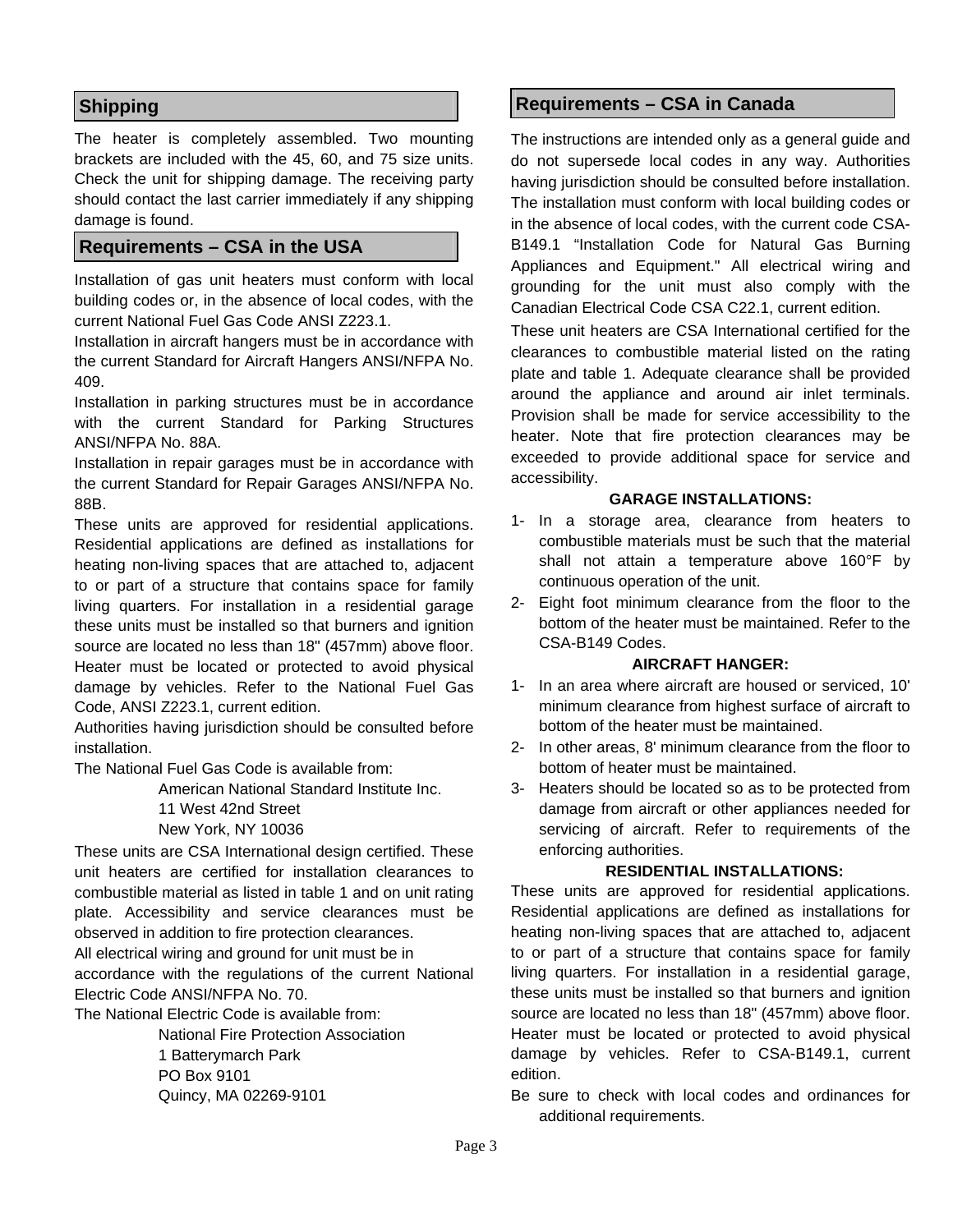

#### **FIGURE 1**

45, 60, and 75 size units may be installed in the normal position or inverted 180° as shown in figure 1 depending on desired location as governed by clearances, vent connection, air direction, gas supply, electrical supply and service accessibility.

- 1- Rotate louvers directing airflow as desired.
- 2- Choose location for mounting brackets.
- 3- Remove the mounting brackets from their shipping location (attached to the top of the unit) and replace the screws that held the brackets in their shipping location.
- 4- Remove and retain screws along top edge (bottom edge when inverted) of front of unit.
- 5- Align screw holes on mounting bracket with holes along top edge (either upright or inverted) of unit.

Secure mounting brackets to unit with retained screws.

6- To support unit, secure mounting bracket to ceiling joist or truss. Unit may also hang on rods as shown in figure 1.

100 and 125 size units may not be inverted, 3/8" X 16 threaded inserts are provided in the top the cabinet. Two threaded inserts are along one edge of the cabinet, two inserts are in the panel that divides the heat exchanger section from the control compartment.

- 1- Cut threaded rods to desired length and thread a 3/8" nut onto the rod.
- 2- Slide a flat washer onto the threaded rod AFTER the nut (7/16" I.D. X 1" O.D. X 1/16" THK washer).
- 3- Screw the rods (four) into the threaded inserts on the unit.
- 4- Tighten nuts to secure unit to rods.

## **Combustion and Ventilation Air**

Adequate facilities for supplying air for combustion and ventilation must be provided. All gas fired appliances require air to be used for the combustion process. If sufficient quantities of combustion air are not available, the heater or another appliance will operate in an inefficient manner, resulting in incomplete combustion which can result in the production of excessive carbon monoxide.

*CAUTION - Insufficient combustion air can cause headaches, nausea, dizziness, asphyxiation or death.* 

This unit must be provided with a combustion air pipe that is connected to the outside atmosphere. Outdoor air used for combustion must be free of the following substances or the life of the heat exchanger will be adversely affected: chlorine, carbon tetrachloride, cleaning solvent, halogen refrigerants, acids, cements and glues, printing inks, fluorides, paint removers, varnishes, or any other corrosives.

TABLE 2

| <b>MAXIMUM HORIZONTAL VENT LENGTHS</b> |            |          |  |  |  |  |  |  |
|----------------------------------------|------------|----------|--|--|--|--|--|--|
| Model                                  | 45, 60, 75 | 100, 125 |  |  |  |  |  |  |
| No. of Elbows                          | Ft(M)      | Ft(M)    |  |  |  |  |  |  |
|                                        | 25(7.6)    | 25(7.6)  |  |  |  |  |  |  |
| 2                                      | 20(6.1)    | 20(6.1)  |  |  |  |  |  |  |
| 3                                      | 15(4.6)    | 15(4.6)  |  |  |  |  |  |  |
|                                        | 10(3.0)    | 10(3.0)  |  |  |  |  |  |  |
| 5                                      | 5(1.5)     | 5(1.5)   |  |  |  |  |  |  |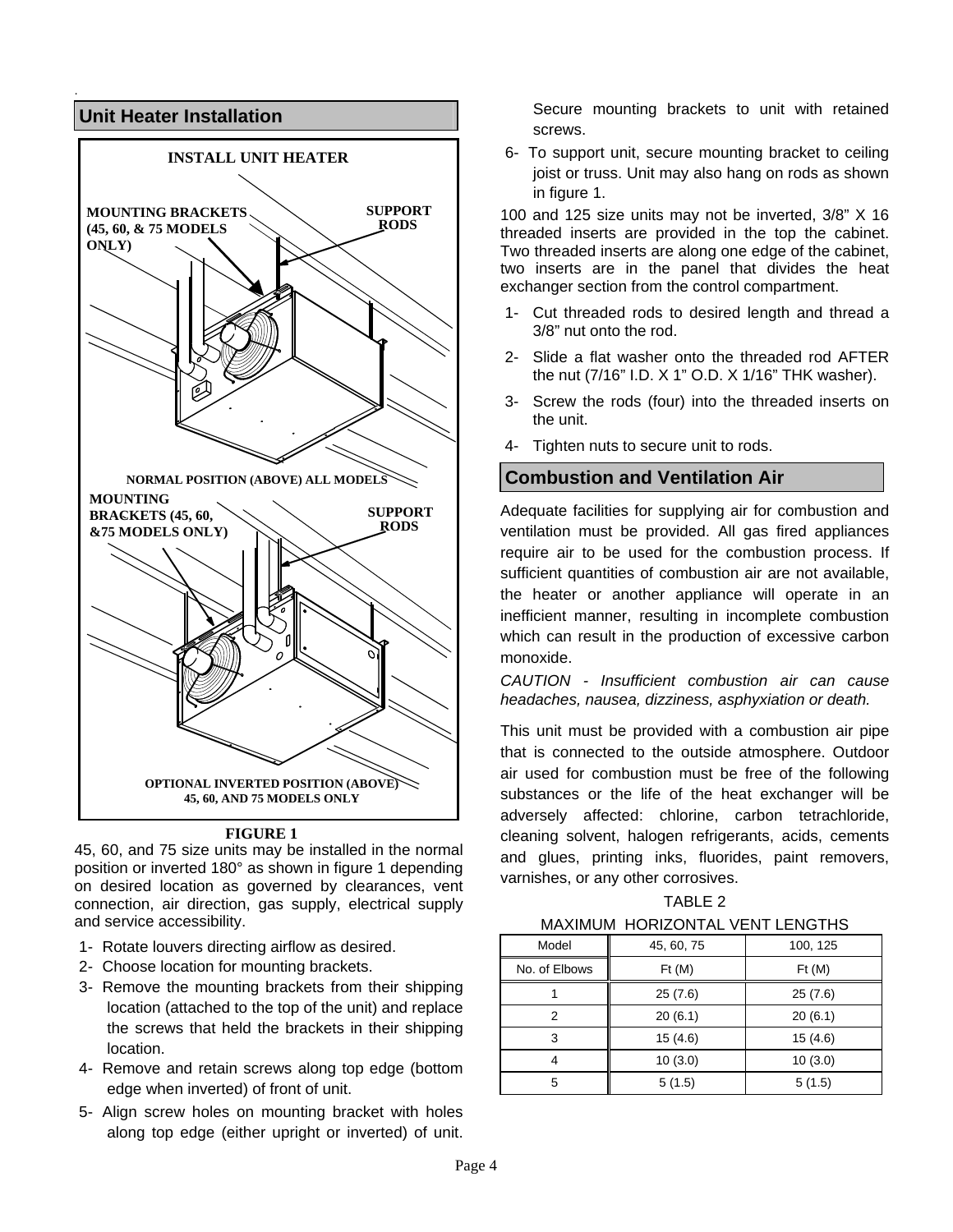## **Venting and Combustion Air Inlet**

#### **A-General Recommendations and Requirements**

*NOTE - The vent is a passageway, vertical or nearly so, used to convey flue gases from an appliance, or its vent connector, to the outside atmosphere. The vent connector is the pipe or duct that connects a fuel-gas burning appliance to a vent or chimney. The combustion air inlet is a pipe that connects the appliance to the outside atmosphere to convey oxygen from the air to the appliance burner.* 

Unit heaters must be vented in compliance with all local codes or requirements of the local utility, the current standards of the (American) National Fuel Gas Code, ANSI Z223.1 or (Canada) CSA-B149 Installation Codes, and the following instructions.

A vent connection flange and a combustion air pipe connection flange are attached to the back of the unit.

Single wall vent material shall have all seams and joints sealed with pressure sensitive aluminum tape or silicone rubber sealant. Aluminum tape must meet the provisions of SMACNA AFTS-100-73 Standards. The aluminum tape has a temperature rating of 400°F (204°C). Silicone rubber sealant must have a temperature rating of 482°F (250°C), i.e., Dow Corning RTV-736 or equivalent. All joints shall be secured with at least two corrosion resistant screws. All joints must be checked for gas tightness after installation.

Single wall vent shall not pass through any attic, interior wall, concealed space, or floor.

#### **B-Vertical Vents Using Metal Vent Pipe- Commercial and Residential Installations**

These separated combustion unit heaters are listed as Category I appliances for vertical vent installations.

- 1-These unit heaters are to be vented with NFPA- or ANSI- approved chimneys, U.L. listed type B-1 gas vents, single wall metal pipe, or listed chimney lining system for gas venting where applicable, as well as the modifications and limitations listed in figure 2. Seal single wall vent material according to the section **A-General Recommendations and Requirements.** Air inlet pipe may be single wall metal pipe or U.L. listed single wall metal flex connector. A concentric vent/adapter/cap kit as specified in these instructions may be used for vertical termination. Refer to table 3.
- 2- The vent connector shall be 3" (76mm) diameter on 45 units, 4" (100mm) diameter on 60/75 units, and 5" (127mm) on 100/125 units. The air inlet pipe shall

be 3" (76mm) diameter on 45 units and 4" (100mm) diameter on 60/75/100/125 units.

- 3- Keep the vent and air inlet runs as short as possible with a minimum number of elbows. Refer to the (American) National Fuel Gas Code ANSI Z223.1 or (Canada) CSA-B149 Installation Code for maximum vent and vent connector lengths. Horizontal run of the vent connector from the induced draft blower to the chimney/vent cannot exceed the values in table 2. Single wall vent connector shall not be insulated.
- 4- If a single wall vent is used in an unheated area it shall be insulated with a minimum of 1/2" thick foil faced fiberglass 1-1/2# density insulation. Failure to do so will result in condensation of flue gases.
- 5- The unit may be vented vertically as a single appliance or as a common vent with other gas-fired appliances. In common venting situations, vent connectors for other appliances must maintain a 4" (100mm) vertical separation between the vent connectors. Refer to common venting tables in the (American) National Fuel Gas Code ANSI Z223.1 or (Canada) CSA-B149 Installation Code for proper vent size.
- 6- Clearance to combustible material is 6" (152mm) for single wall vent material except where a listed clearance thimble is used. Clearance to combustible material for type B-1 vent or factory-built chimney is per manufacturer's instructions. Clearance to combustible material is 1" on vertical sections of the concentric vent/adapter/cap kit.
- 7- The vent connector shall be supported without any dips or sags. Vertical vents shall be supported in accordance with their listing and manufacturers' instructions. All horizontal vent connector runs shall have a slope up to the vertical vent of at least 1/4" per foot (1mm per 50mm).
- 8- All vertical type B-1 vents, single wall vents, or listed chimney lining system must be terminated with a listed vent cap or listed roof assembly.
- 9- The vent must extend at least 3' (1m) above the highest point where it passes through a roof of a building and at least 2' (0.6m) higher than any part of a building within a horizontal distance of 10' (3.05m) unless otherwise specified by the (American) National Fuel Gas Code, ANSI Z223.1 or (Canada) CSA-B149 Installation Codes. The vent must extend at least 5' (1.6m) above the highest connected equipment flue collar.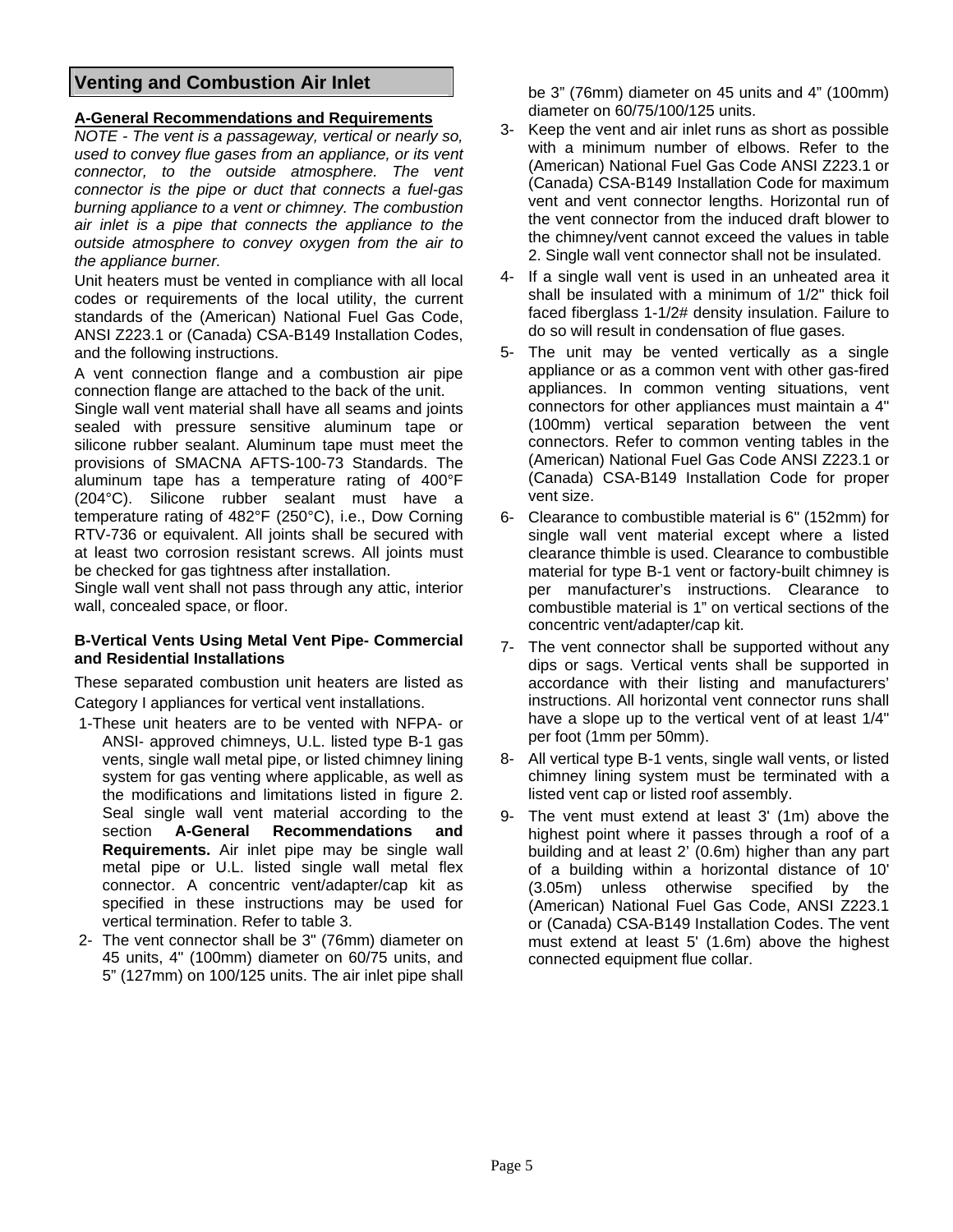

## **FIGURE 2**

#### **C-Horizontal Venting - General**

*Common venting is not allowed with horizontal vent.*

The minimum horizontal vent length is three feet (914mm).

- 1- If possible, do not terminate the horizontal vent through a wall that is exposed to prevailing wind. Exposure to excessive winds can affect unit performance. If such a termination is necessary, use a wind block to protect the vent termination from direct winds.
- 2- Vent termination must be free from obstructions and at least 12" (306mm) above grade level and maximum snow height.
- 3- Do not terminate vent directly below roof eaves or above a walkway, or any other area where condensate dripping may be troublesome and may cause some staining. Avoid windows where steam may cause fogging or ice buildup.
- 4- When horizontally vented, minimum clearance for termination from any door, window, gravity air inlet, gas or electric meter, regulators, and relief equipment is 4 ft. (1.2m) for U.S. installations. Refer to NFPA 54/ANSI Z223.1 in the U.S.A. and CSA B149.1 and .2 in Canada or with authorities having local jurisdiction. In Canada, vent termination must have a minimum 6 ft. (1.8mm) horizontal clearance from gas and electric meters and relief devices as specified in the Canadian B149.1, Natural Gas Installation Code.
- 5- Vent termination must be a minimum of 4' (1.2m) below or 4' (1.2m) horizontally from any soffit vent or under-eave vent.
- 6- Vent must be a minimum of 6' from an inside corner formed by two exterior walls. If possible, leave a 10' clearance.
- 7- Vent termination must be a minimum of 10' (3m) from any forced air inlet (includes fresh air inlet for other appliances, such as a dryer).
- 8- When termination is routed through an exterior combustible wall the vent must be supported using a listed clearance thimble. Where local authorities permit, a single section of type B-1 vent pipe may be

used as an alternative to the thimble. When using a type B-1 vent termination use the clearances specified by the vent manufacturer. Seal the connection between the single wall and double wall pipes and the annular space of the double wall pipe as shown in figure 2. Inside edge of vent termination tee or Belmont cap must be at least 12 inches from outside wall as shown in figure 3.

- 9- All horizontal vents must terminate with a tee or with a cap as specified in table 4. Opening end of tee used for termination must face downward. Addition of ¼" (6mm) mesh corrosion resistant material as a bird screen in the tee or cap openings may be used.
- 9- For horizontal venting, the vent pipe shall be supported with hangers no more than 3ft. (1m) apart to prevent movement after installation.
- 10- Clearance to combustible material is 6" (152mm) for single wall vent material except where a listed clearance thimble is used. Clearance to combustible material for type B-1 vent or factory-built chimney is per manufacturer's instructions. Clearance to combustible material is 1" at the sides, 1" below, and 3" above on horizontal installations of the concentric vent/adapter/cap kit

#### **D-Horizontal Venting-Commercial**

- 1- Horizontal commercial installations are for buildings that are not attached to living spaces. The vent may be single wall vent material installed according to the sections **Venting A-General Recommendations and Requirements** and **C-Horizontal Venting - General** and **D-Horizontal Venting - Commercial.** Refer to figures 3, 4, and 5. The air inlet may be single wall vent material or U.L. listed single wall flex connector.
- 2- Refer to table 2 for maximum vent lengths. The vent pipe diameter for horizontal commercial installations shall be 3" (76mm) on 45 units, 4" (100mm) on 60/75 units, 5" (127mm)on 100/125 units.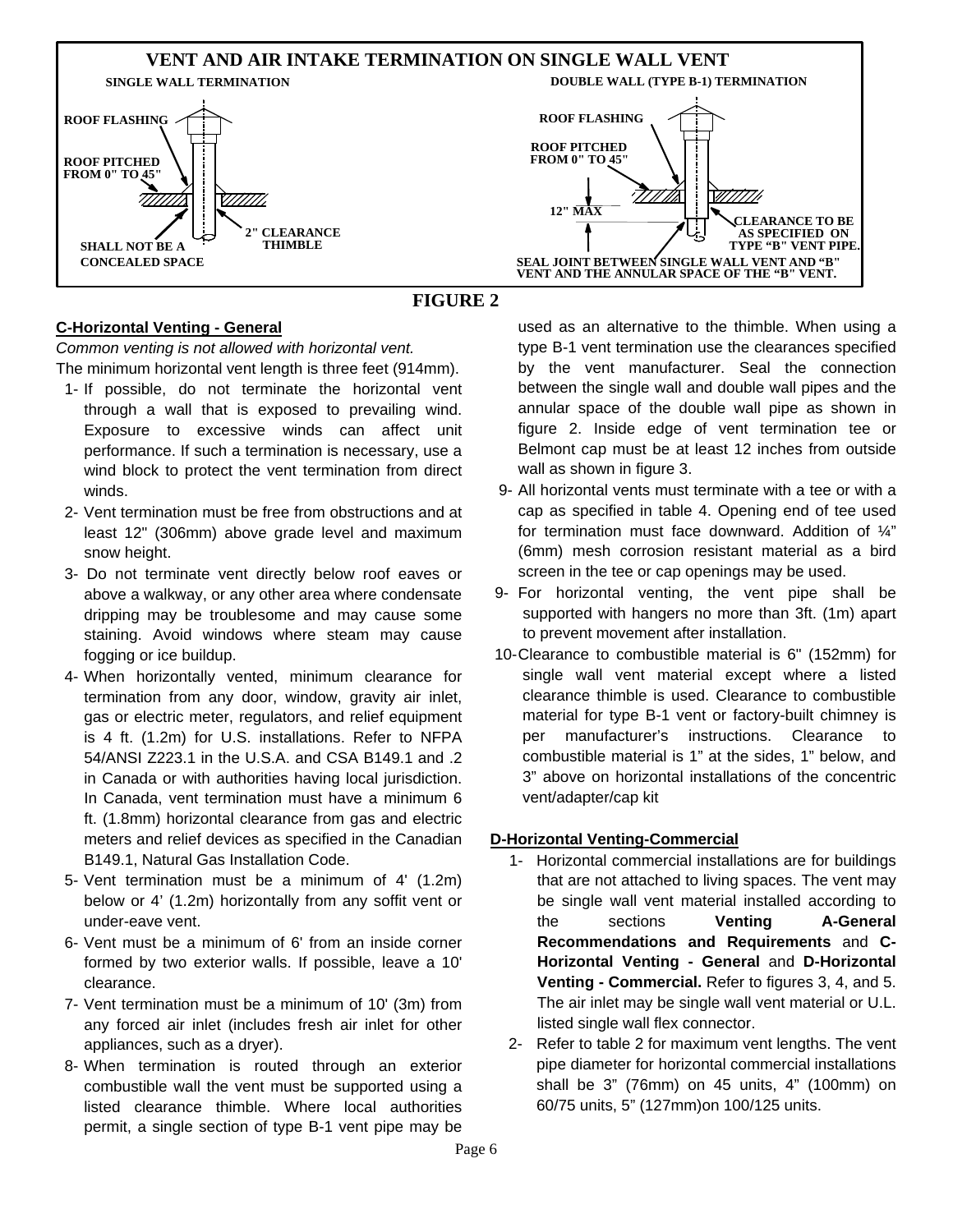- 3- The air inlet diameter shall be 3" (76mm) on 45/60/75 units and 4" (100mm) on 100/125 units. Refer to table 4 for diameter and termination requirements.
- 4- Select a wall termination point that will maintain ¼" rise per foot slope of horizontal run of vent pipe. The vent may be single wall material minimum 26 GSG (0.46mm) galvanized steel or equivalent grade stainless steel. Seal single wall vent material according to the section **A-General Recommendations and Requirements.** In areas where local authorities having jurisdiction permit, a downward slope of maximum ¼" per foot is also acceptable. In such cases, the vent must be listed special vent for Category III appliances or single wall vent pipe constructed of number 26 GSG (0.46mm) galvanized steel or equivalent grade

stainless steel. Seal single wall vent material according to the section **A-General Recommendations and Requirements**. Condensate drainage can be collected in a tee pipe section (figure 4) or allowed to drip through the vent termination, if permitted by local authorities (figure 5).

5- For upward sloped vent a condensate tee and drain must be installed within the first 5' (1.5m) from the unit heater to protect the appliance. If a flexible condensate drain line is used, the drain line must include a loop filled with water to prevent combustion products from entering the structure. If the unit is shut down for an extended period of time and will be exposed to sub-freezing temperatures, the condensate may freeze.



## **FIGURE 3**

#### **E-Horizontal Venting Concentric Kit - Commercial**

 1-Horizontal commercial installations are for buildings that are not attached to living spaces. The only concentric vent/adapter/cap kit that may be used is the kit supplied by Lennox Industries. The kit may be used with 45/60/75 units. The vent used to connect from the concentric adapter to the unit may be single wall material minimum 25 GSG (0.46mm) galvanized steel or equivalent grade stainless steel installed according to the sections **Venting A-General Recommendations and Requirements**  and **C-Horizontal Venting General** and **D-Horizontal Venting–Commercial** and **E-Horizontal** 

**Venting Concentric Kit - Commercial.** The air inlet may be single wall material or U.L. listed single wall flex vent connector.

- 2-The vent pipe diameter for horizontal commercial installations shall be 3" (76mm) on 45 units and 4" (100mm) on 60/75 units. Refer to table 4.
- 3-Refer to table 2 for maximum vent lengths.
- 4-Refer to figure 7 for kit termination, figure 3 for upward slope with condensate trap, figure 4 for downward slope with trap, and figure 5 for downward slope with condensate drain through cap where permitted by local authorities.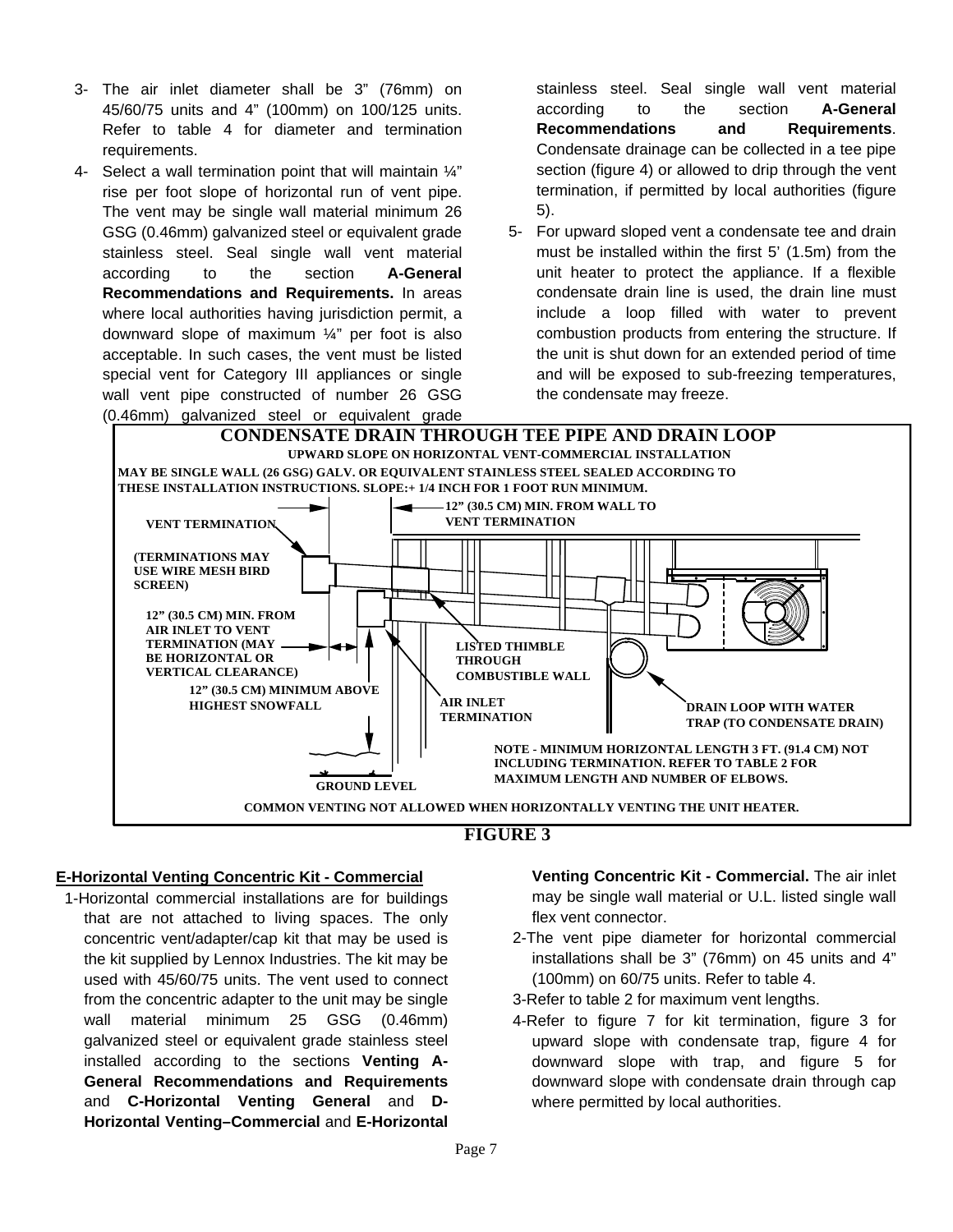

**FIGURE 4**



**FIGURE 5**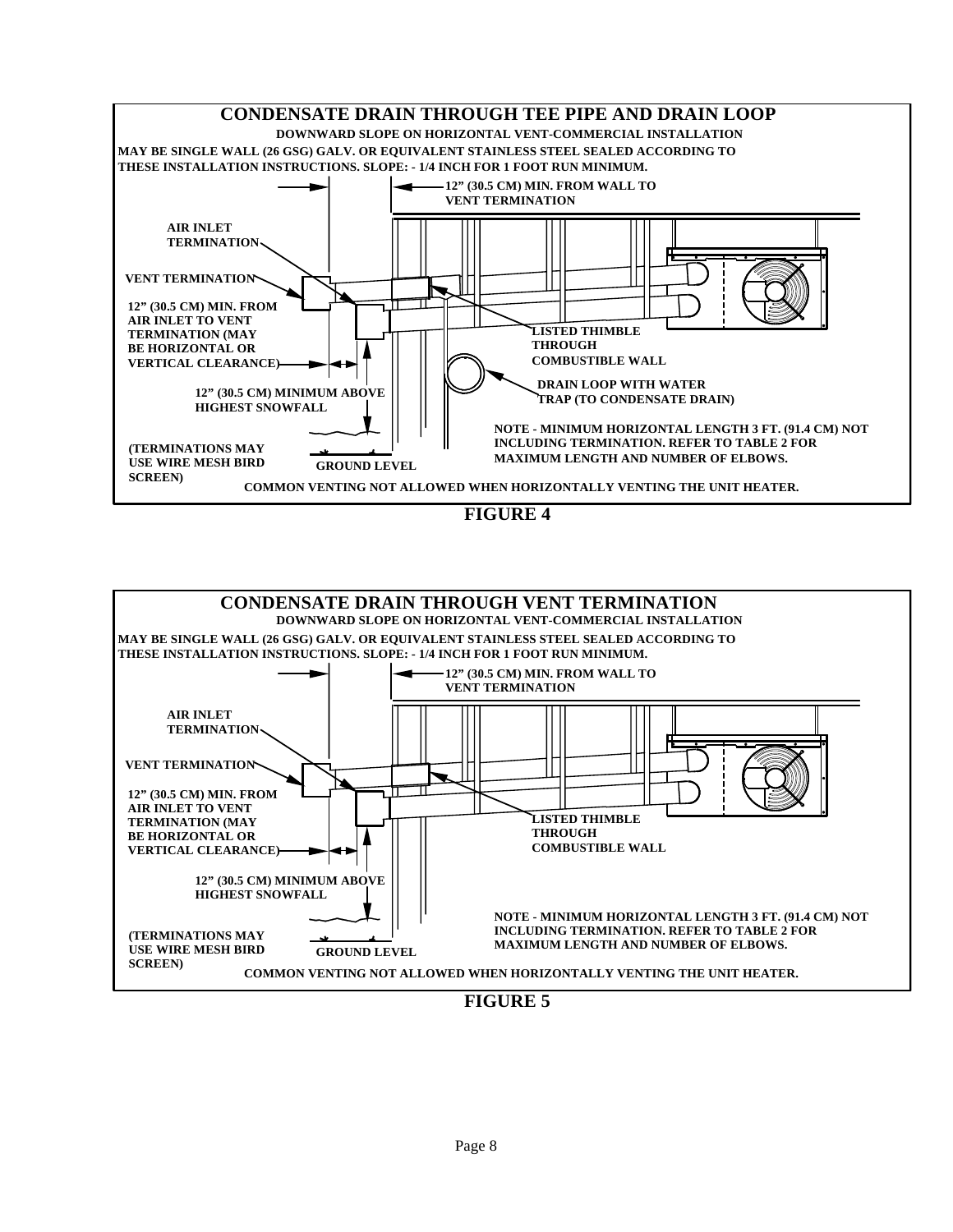#### **TABLE 3 VERTICAL VENT REQUIREMENTS**

| MODEL    | <b>INSTALLATION</b> | <b>FLUE TYPE</b>       | <b>FLUE</b> | AIR          | <b>VENT CAP</b>         | <b>OTHER</b>         |
|----------|---------------------|------------------------|-------------|--------------|-------------------------|----------------------|
|          |                     | <b>AIR INLET TYPE</b>  | DIA.        | <b>INLET</b> |                         |                      |
|          |                     |                        |             | DIA.         |                         |                      |
| 45       | <b>COMMERCIAL</b>   | <b>SINGLE WALL</b>     | 3"          | 3"           | <b>U.L. APPROVED</b>    | <b>MAY USE ONE</b>   |
|          | <b>or</b>           | SINGLE WALL or         |             |              |                         | <b>SECTION OF B-</b> |
|          | <b>RESIDENTIAL</b>  | <b>METAL FLEX VENT</b> |             |              |                         | <b>VENT</b>          |
| 45       | <b>COMMERCIAL</b>   | TYPE B VENT            | 3"          | 3"           | <b>U.L. APPROVED</b>    |                      |
|          | $\alpha$            | SINGLE WALL or         |             |              |                         |                      |
|          | <b>RESIDENTIAL</b>  | <b>METAL FLEX VENT</b> |             |              |                         |                      |
| 45       | <b>COMMERCIAL</b>   | <b>CONCENTRIC</b>      | 3"          | 3"           | 4" CONCENTRIC           |                      |
|          | $\alpha$            | SINGLE WALL or         |             |              | <b>VENT/ADAPTER/CAP</b> |                      |
|          | <b>RESIDENTIAL</b>  | <b>METAL FLEX VENT</b> |             |              | <b>KIT REQUIRED</b>     |                      |
| 60,75    | <b>COMMERCIAL</b>   | <b>SINGLE WALL</b>     | 4"          | 4"           | <b>U.L. APPROVED</b>    | <b>MAY USE ONE</b>   |
|          | or                  | SINGLE WALL or         |             |              |                         | <b>SECTION OF B-</b> |
|          | <b>RESIDENTIAL</b>  | <b>METAL FLEX VENT</b> |             |              |                         | <b>VENT</b>          |
| 60,75    | <b>COMMERCIAL</b>   | TYPE B VENT            | 4"          | 4"           | <b>U.L. APPROVED</b>    |                      |
|          | <b>or</b>           | SINGLE WALL or         |             |              |                         |                      |
|          | <b>RESIDENTIAL</b>  | <b>METAL FLEX VENT</b> |             |              |                         |                      |
| 60,75    | <b>COMMERCIAL</b>   | <b>CONCENTRIC</b>      | 4"          | 4"           | 4" CONCENTRIC           |                      |
|          | $\alpha$            | SINGLE WALL or         |             |              | <b>VENT/ADAPTER/CAP</b> |                      |
|          | <b>RESIDENTIAL</b>  | <b>METAL FLEX VENT</b> |             |              | <b>KIT REQUIRED</b>     |                      |
| 100, 125 | <b>COMMERCIAL</b>   | SINGLE WALL            | 5"          | 4"           | <b>U.L. APPROVED</b>    | <b>MAY USE ONE</b>   |
|          | <b>or</b>           | SINGLE WALL or         |             |              |                         | <b>SECTION OF B-</b> |
|          | <b>RESIDENTIAL</b>  | <b>METAL FLEX VENT</b> |             |              |                         | <b>VENT</b>          |
| 100, 125 | <b>COMMERCIAL</b>   | <b>TYPE B VENT</b>     | 5           | 4"           | <b>U.L. APPROVED</b>    |                      |
|          | <b>or</b>           | SINGLE WALL or         |             |              |                         |                      |
|          | <b>RESIDENTIAL</b>  | <b>METAL FLEX VENT</b> |             |              |                         |                      |
| 100.125  | <b>COMMERCIAL</b>   | <b>CONCENTRIC</b>      | 5"          | 4"           | 5" CONCENTRIC           |                      |
|          | $\alpha$            | SINGLE WALL or         |             |              | <b>VENT/ADAPTER/CAP</b> |                      |
|          | <b>RESIDENTIAL</b>  | <b>METAL FLEX VENT</b> |             |              | <b>KIT REQUIRED</b>     |                      |



**FIGURE 6**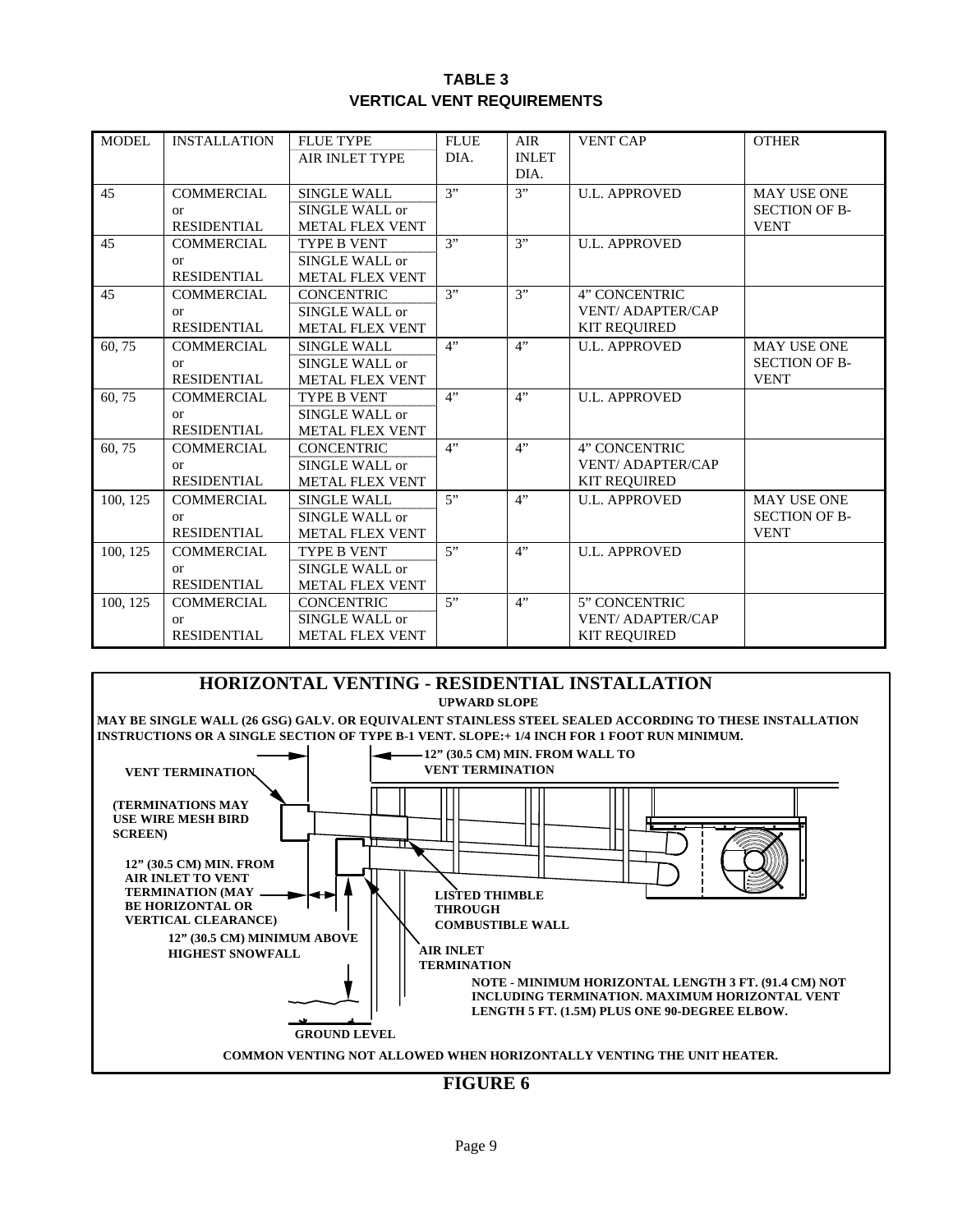### **F-Horizontal Venting-Residential Two Pipes**

- 1-For horizontal residential installations these units are certified as Category I appliances. The vent may be single wall material minimum 25 GSG (0.46mm) galvanized steel or equivalent grade stainless steel or a single section of type B-1 vent installed according to the sections **Venting A-General Recommendations and Requirements** and **C-Horizontal Venting General** and **F-Horizontal Venting–Residential Two Pipes.** Refer to figure 6.
- 2-The vent pipe diameter for horizontal residential installations shall be 4" (100mm) on 45 units and 5" (127mm) on 60/75/100/125 units. Refer to table 4 for vent diameter and termination requirements.
- 3-The maximum vent length is 5' (1.5m) plus one 90 degree elbow.
- 4-The vent must maintain a ¼" rise per foot of slope upwards toward the termination

| <b>MODEL</b> | <b>INSTALLATION</b> | <b>FLUE TYPE</b>    | FLUE DIA.        | <b>VENT CAP</b>          | MAX. VENT            |  |
|--------------|---------------------|---------------------|------------------|--------------------------|----------------------|--|
|              |                     | AIR INLET TYPE      | <b>INLET AIR</b> | <b>INLET AIR CAP</b>     | LENGTH (MIN.         |  |
|              |                     |                     | DIA.             |                          | VENT LENGTH 3')      |  |
| 45           | <b>RESIDENTIAL</b>  | <b>SINGLE WALL</b>  | 4"               | TEE or                   | 5' MAY USE ONE       |  |
|              |                     |                     |                  | 4" BELMONT               | <b>SECTION OF</b>    |  |
|              |                     | SINGLE WALL PIPE or | 3"               | TEE or                   | <b>B-VENT</b>        |  |
|              |                     | METAL FLEX VENT     |                  | 3" BELMONT               |                      |  |
| 45           | <b>RESIDENTIAL</b>  | <b>CONCENTRIC</b>   | 4"               | 4" CONCENTRIC            | $\overline{5}$       |  |
|              |                     | SINGLE WALL PIPE or | $\overline{3''}$ | <b>VENT/ ADAPTER/CAP</b> |                      |  |
|              |                     | METAL FLEX VENT     |                  | <b>KIT REQUIRED</b>      |                      |  |
| 45           | <b>COMMERCIAL</b>   | <b>SINGLE WALL</b>  | 3"               | TEE or                   | 25' MAY USE ONE      |  |
|              |                     |                     |                  | 3" BELMONT               | <b>SECTION OF</b>    |  |
|              |                     | SINGLE WALL PIPE or | $\overline{3"}$  | TEE or                   | <b>B-VENT</b>        |  |
|              |                     | METAL FLEX VENT     |                  | 3" BELMONT               |                      |  |
| 45           | <b>COMMERCIAL</b>   | <b>CONCENTRIC</b>   | 3"               | 4" CONCENTRIC            | 25'                  |  |
|              |                     | SINGLE WALL PIPE or | $\overline{3"}$  | <b>VENT/ ADAPTER/CAP</b> |                      |  |
|              |                     | METAL FLEX VENT     |                  | <b>KIT REQUIRED</b>      |                      |  |
| 60,75        | <b>RESIDENTIAL</b>  | <b>SINGLE WALL</b>  | 5"               | TEE or                   | 5' MAY USE ONE       |  |
|              |                     |                     |                  | 5" BELMONT               | <b>SECTION OF</b>    |  |
|              |                     | SINGLE WALL PIPE or | 4"               | TEE or                   | <b>B-VENT</b>        |  |
|              |                     | METAL FLEX VENT     |                  | 4" BELMONT               |                      |  |
| 60, 75       | <b>RESIDENTIAL</b>  | <b>CONCENTRIC</b>   | 4"               | 4" CONCENTRIC            | $\overline{5}$       |  |
|              |                     | SINGLE WALL PIPE or | 4"               | <b>VENT/ADAPTER/CAP</b>  |                      |  |
|              |                     | METAL FLEX VENT     |                  | <b>KIT REQUIRED</b>      |                      |  |
| 60,75        | <b>COMMERCIAL</b>   | <b>SINGLE WALL</b>  | 4"               | TEE or                   | 25' MAY USE ONE      |  |
|              |                     |                     |                  | 4" BELMONT               | <b>SECTION OF B-</b> |  |
|              |                     | SINGLE WALL PIPE or | $\overline{4"}$  | TEE or                   | <b>VENT</b>          |  |
|              |                     | METAL FLEX VENT     |                  | 4" BELMONT               |                      |  |
| 60,75        | <b>COMMERCIAL</b>   | <b>CONCENTRIC</b>   | 4"               | 4" CONCENTRIC            | 25'                  |  |
|              |                     | SINGLE WALL PIPE or | 4"               | VENT/ ADAPTER/CAP        |                      |  |
|              |                     | METAL FLEX VENT     |                  | <b>KIT REQUIRED</b>      |                      |  |
| 100, 125     | <b>RESIDENTIAL</b>  | <b>SINGLE WALL</b>  | $\overline{5}$   | TEE or                   | 5' MAY USE ONE       |  |
|              |                     |                     |                  | 5" BELMONT               | <b>SECTION OF</b>    |  |
|              |                     | SINGLE WALL PIPE or | 4"               | TEE or                   | <b>B-VENT</b>        |  |
|              |                     | METAL FLEX VENT     |                  | 4" BELMONT               |                      |  |
| 100, 125     | <b>COMMERCIAL</b>   | <b>SINGLE WALL</b>  | 5"               | TEE or                   | 5' MAY USE ONE       |  |
|              |                     |                     |                  | 5" BELMONT               | <b>SECTION OF</b>    |  |
|              |                     | SINGLE WALL PIPE or | 4"               | TEE or                   | <b>B-VENT</b>        |  |
|              |                     | METAL FLEX VENT     |                  | 4" BELMONT               |                      |  |

#### **TABLE 4 HORIZONTAL VENT REQUIREMENTS**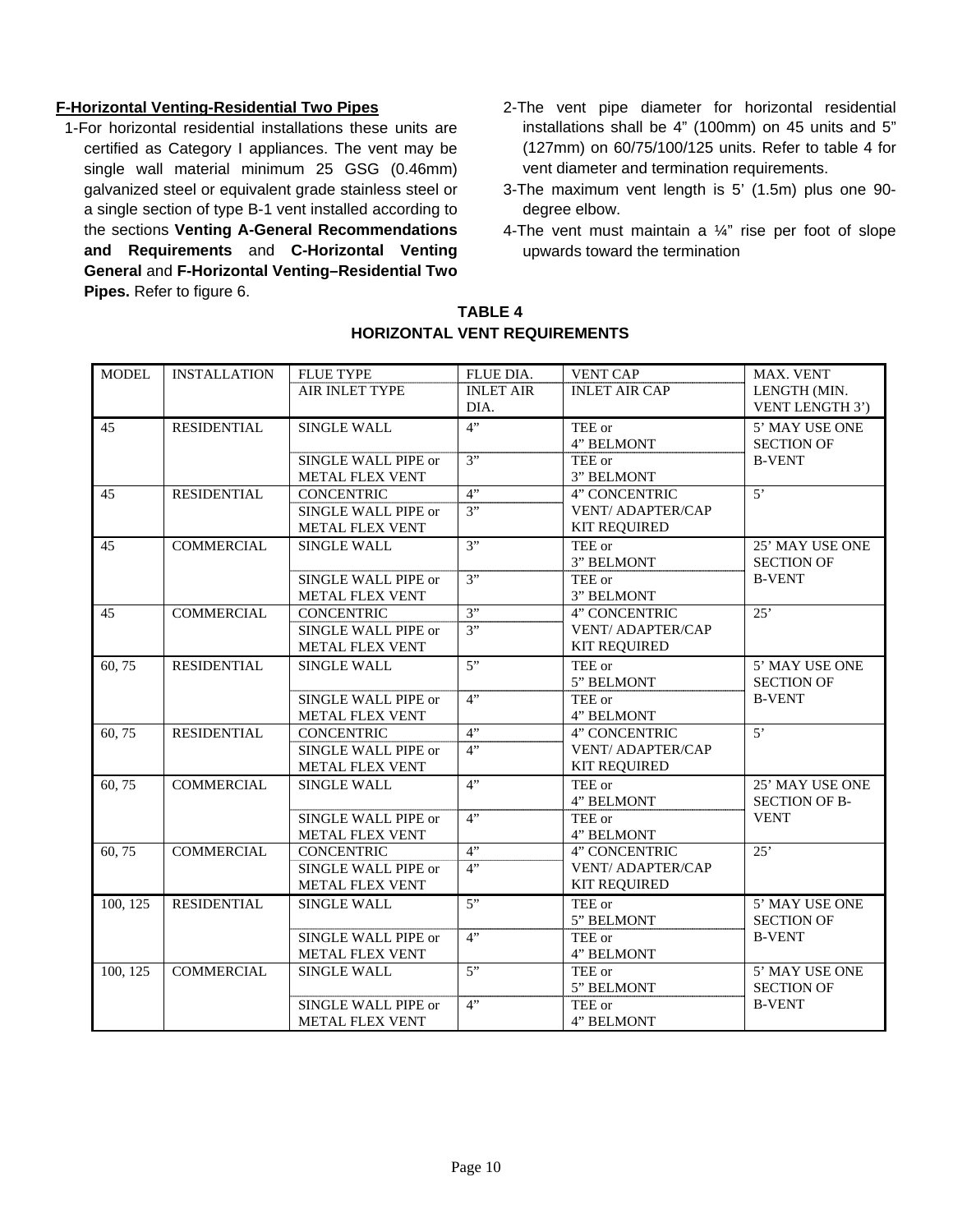#### **G-Horizontal Venting Concentric Kit - Residential**

 1-For horizontal residential installations the 45/60/75 units are certified as Category I appliances with a concentric vent/adapter/cap kit. The only concentric vent/adapter/cap kits that may be used are the kits supplied by Advanced Distributor Products. The vent used to connect from the concentric adapter to the unit may be single wall material minimum 25 GSG (0.46mm) galvanized steel or equivalent grade stainless steel installed according to the sections **Venting A - General Recommendations and Requirements** and **C - Horizontal Venting General**  and **G - Horizontal Venting Concentric Kit - Residential.** Refer to figure 7. The air inlet may be single wall material or U.L. listed single wall flex vent connector.

- 2-The vent pipe diameter for horizontal residential installations shall be 4" (100mm) on 45/60/75 units. Refer to table 4.
- 3-The maximum vent length is 5' (1.5m) plus one 90 degree elbow.
- 4-The vent must maintain a  $\frac{1}{4}$ " rise per foot of slope upwards toward the termination.



### **FIGURE 7**

### **H-Removal Of Unit From Common Vent**

In the event that an existing unit heater is removed from a venting system commonly run with separate gas appliances, the venting system is likely to be too large to properly vent the remaining attached appliances. The following test should be conducted while each appliance is in operation and the other appliances are not in operation, yet remain connected to the common venting system. If the venting system has been installed improperly, the system must be corrected.

- 1- Seal any unused openings in the common venting system.
- 2- Visually inspect the venting system for proper size and horizontal pitch. Determine there is no blockage or restriction, leakage, corrosion, or other deficiencies which could cause an unsafe condition.
- 3- In so far as is practical, close all building doors and windows and all doors between the space in which the appliances remaining connected to the common venting system are located and other spaces of the building. Turn on clothes dryers and any appliances not connected to the common venting system. Turn on any exhaust fans, such as range hoods and bathroom exhausts, so they will operate at maximum speed. Do not operate a summer exhaust fan. Close fireplace dampers.
- 4- Follow the lighting instructions. Place the appliance being inspected in operation. Adjust thermostat so appliance will operate continuously.
- 5- Test for spillage at the draft hood relief opening after five minutes of main burner operation. Use the flame of a match or candle, or smoke from a cigarette, cigar, or pipe.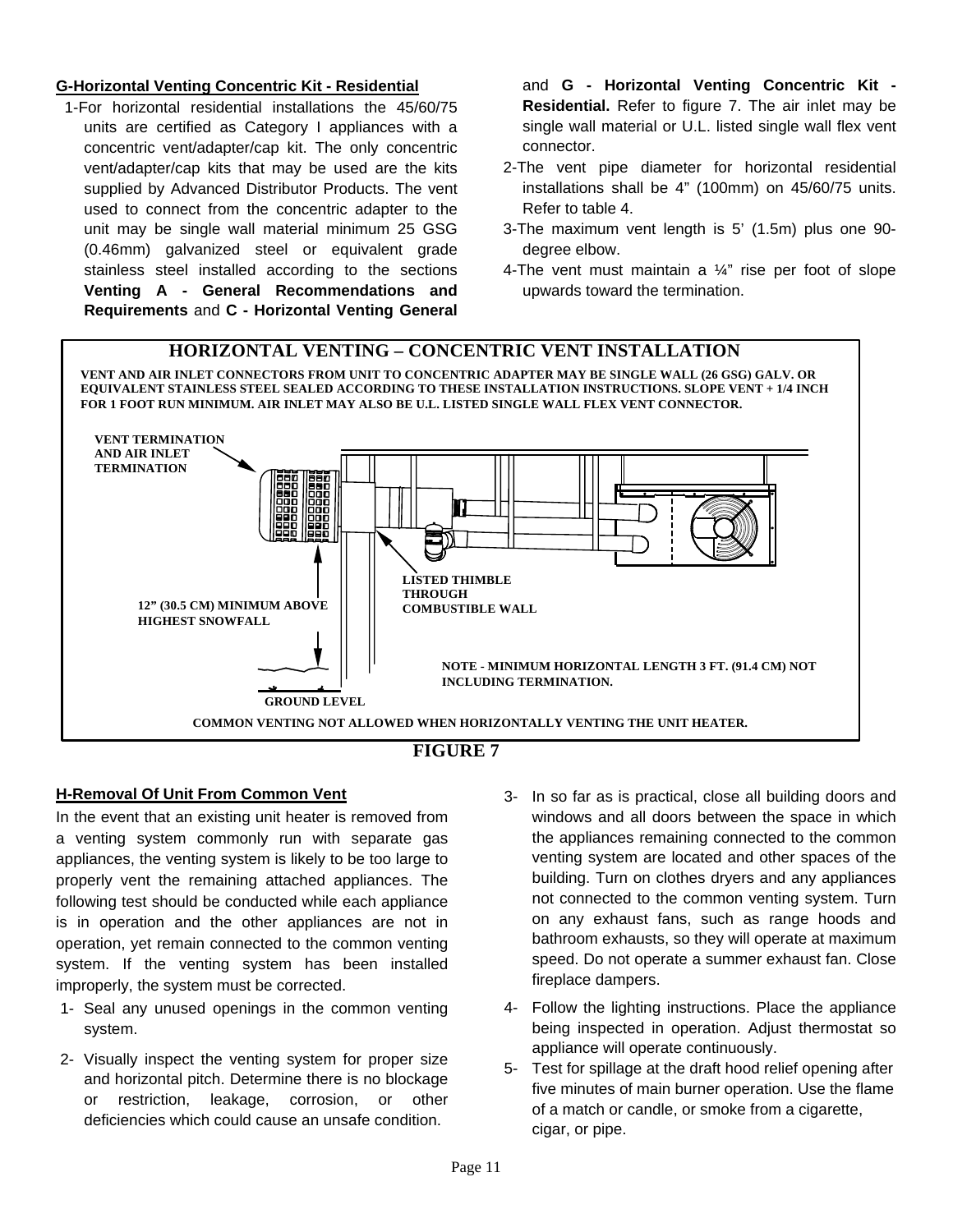- 6- After it has been determined that each appliance remaining connected to the common venting system properly vents when tested as outlined above, return doors, windows, exhaust fans, fireplace dampers and any other gas-burning appliance to their previous condition of use.
- 7- If improper venting is observed during any of the above tests, the common venting system must be corrected. The common venting system should be resized to approach the minimum size as determined by using the appropriate tables in Appendix G in the current standards of the National Fuel Gas Code, ANSI Z223-1 in the U.S.A. and the appropriate Category I Natural Gas and Propane appliances venting sizing tables in the current standards of the CSA-B149.1 and .2 in the Natural Gas and Propane Installation Code in Canada.
- NOTE Local codes may supersede any of the above provisions.

## **Electrical Connections**

*NOTE - These unit heaters use a direct spark ignition system. There is no pilot necessary as the spark lights the main burner as the gas valve is turned on. The direct spark ignition control board emits radio noise as the sparking process is underway. The level of energy may be sufficient to disturb a logic circuit in a microprocessor controlled thermostat. It is recommended that an isolation relay be used when connecting the unit heaters to a microprocessor controlled thermostat. Install the thermostat according to instructions provided. Select circuit protection and wire size according to the unit rating plate. Install a separate disconnect switch (protected by either fuse or circuit breaker) near the unit so that power can be turned off for servicing. Connect wiring through knockout on the junction box located on the side of the unit heater. Refer to heater wiring diagram for connection information. Use 18 gauge wire or larger for thermostat connections.* 

Electrically ground unit in accordance with local codes or, in the absence of local codes, in accordance with the current National Electrical Code (ANSI/NFPA No. 70) in the U.S.A., and in Canada with the current Canadian Electrical Code, Part 1 (CSA C22.1).

Make line voltage connections as shown in figure 8. Connect field wiring as shown on wiring diagram on unit. Also refer to typical diagram in this manual. An additional thermostat wire must be run to terminal "G" on heater when continuous blower is desired.

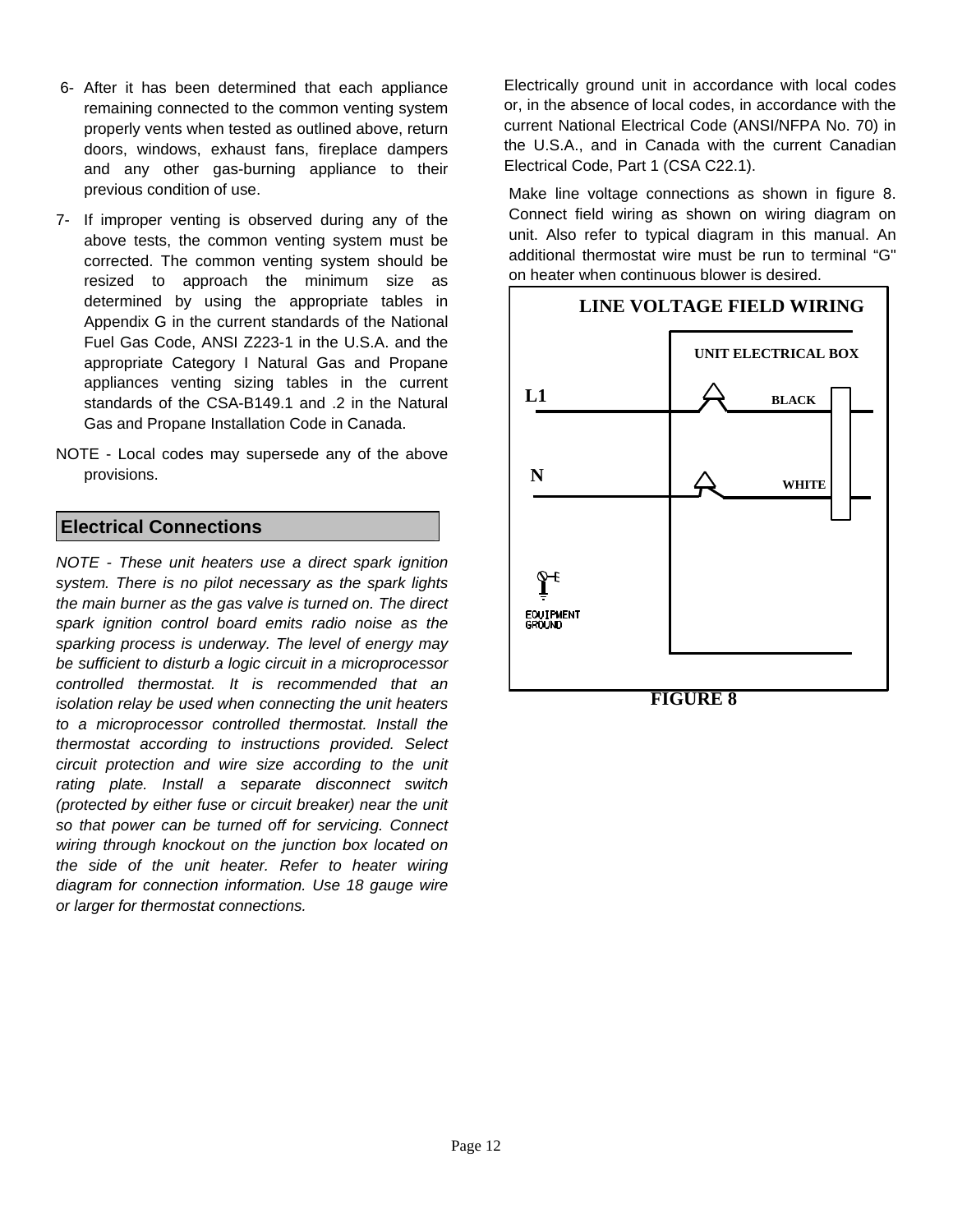## **Gas Connection**

When connecting gas supply, the length of the run from the meter must be considered in determining the pipe size. A line pressure of 7" w.c. (1.74 kPa) for natural gas should be maintained when sizing piping. A line pressure of 13" w.c. (3.23 kPa) should be maintained for liquefied petroleum (LP) gas. A minimum of 5.0" w.c. for natural gas or 10.4" w.c. for LP/propane gas should be maintained for proper unit operation. For correct sizing of piping, refer to the (American) National Fuel Gas Code ANSI Z223.1 or (Canada) CSA-B149 Installation Code or consult the utility having jurisdiction.

A drip leg should be installed in the vertical pipe run to the unit. In some localities, codes may require that a manual main shutoff valve and union (furnished by installer) be installed external to the unit. Union must be of the ground joint type. A drip leg should be readily accessible to permit cleaning and emptying. See figure 9. Leave a minimum of 4" (102mm) clearance between electric box and drip leg.

A 1/8" NPT plugged tap shall be installed immediately upstream of the gas supply connection to the heater.

*NOTE - Compounds used on threaded joints of gas piping must be resistant to the actions of liquefied petroleum gases.* 



**FIGURE 9**

## **Leak Check**

After gas piping is completed, carefully check all piping connections, (field and factory), for gas leaks. Use a soap solution or other preferred means.

*CAUTION - DO NOT use matches, candles, flame or other sources of ignition to check for gas leaks.* 

*IMPORTANT - The heater and its individual shut off valve must be disconnected from the gas supply piping system during any pressure testing of that system at test pressures in excess of 1/2 psig (3.45kPa).* 

*The appliance must be isolated from the gas supply piping system by closing its individual manual gas shutoff valve during any pressure testing of the gas supply system at test pressures equal to or less than 1/2 psig (3.45kPa). See figure 10.* 

*NOTE - In case emergency shutdown is required, shut down main gas valve and disconnect main power to unit. These devices should be properly labeled by the installer.* 



**FIGURE 10**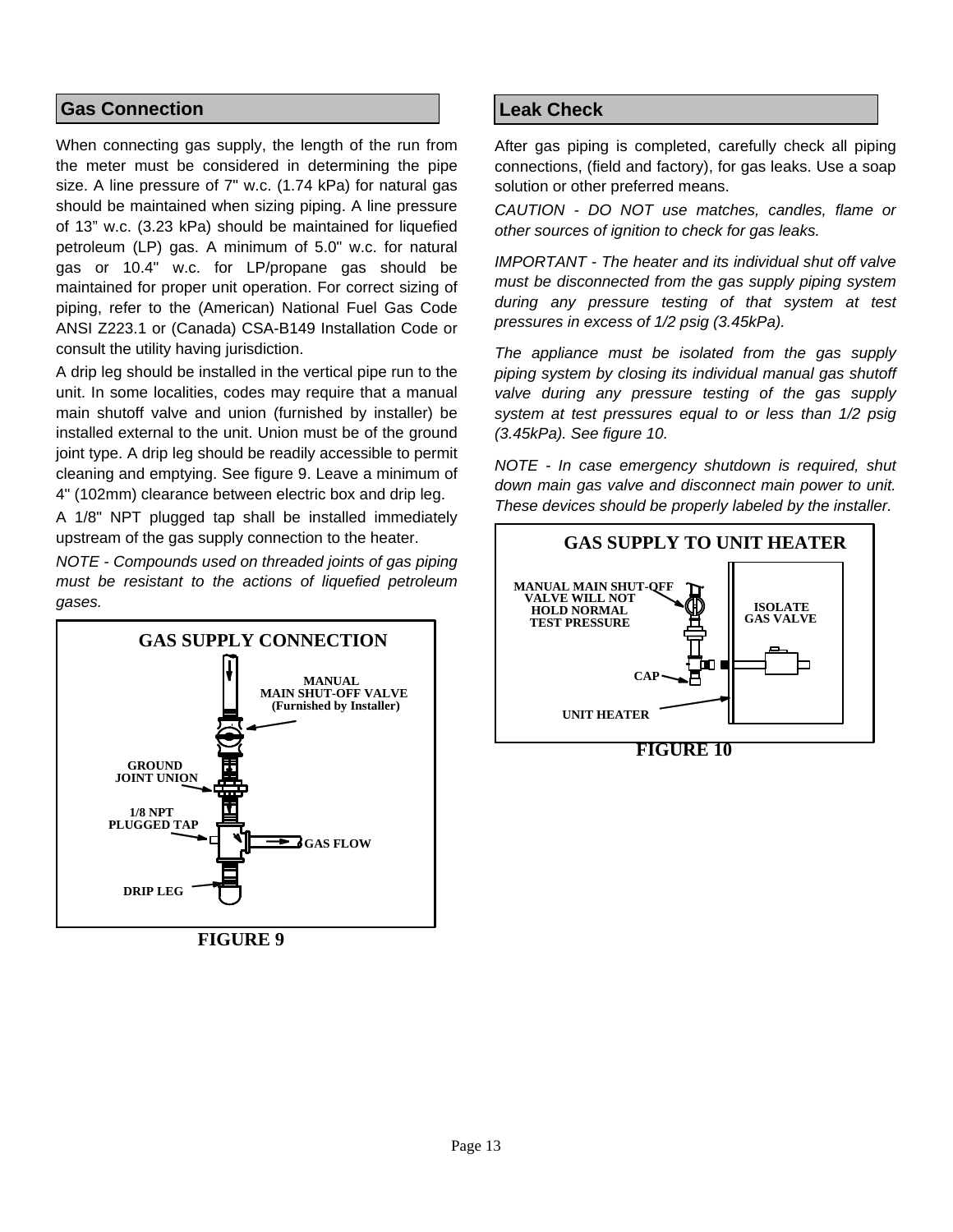## **START-UP AND OPERATION**

## **Unit Start-Up**

FOR YOUR SAFETY READ BEFORE LIGHTING

## **! WARNING**



**Electric shock hazard. Can cause injury or death. Do not use this heater if any part has been under water. Immediately call a qualified service technician to inspect the furnace and to replace any part of the control system and any gas control which has been under water.**

# **! WARNING**



**Danger of explosion. Can cause injury or product or property damage. If overheating occurs or if gas supply fails to shut off, shut off the manual gas valve to the appliance before shutting off electrical supply.**

# **! WARNING**

**Electric shock hazard. Can cause injury or death. Before attempting to perform any service or maintenance, turn the electrical power to unit OFF at disconnect switch(es). Unit may have multiple power supplies.**

# **! WARNING**

**Danger of explosion and fire. Can cause injury or product or property damage. You must follow these instructions exactly.**

BEFORE LIGHTING smell all around the appliance area for gas. Be sure to smell next to the floor because some gas is heavier than air and will settle on the floor.

Use only your hand to push in or turn the gas control knob. Never use tools. If the knob will not push in or turn by hand, do not try to repair it, call a qualified service technician. Force or attempted repair may result in a fire or explosion.

These unit heaters are equipped with an automatic spark ignition system. There is no pilot. In case of a safety shutdown, move thermostat switch to **OFF**, then return the thermostat switch to **HEAT** position.

### **Operation for Honeywell VR8205 Series Gas Valve (Figure 11)**

- 1- **STOP!** Read the safety information at the beginning of this section.
- 2- Set thermostat to lowest setting.



## **FIGURE 11**

3- Turn off all electrical power to appliance.

- 4- This appliance is equipped with an ignition device which automatically lights burners. **DO NOT attempt to light the burners manually.**
- 5- Turn the manual knob on gas valve clockwise to **OFF.** Do not force.
- 6- Wait five (5) minutes to clear out any gas. If you then smell gas, **STOP!** Immediately call your gas supplier from a neighbor's phone. Follow the gas supplier's instructions. If you do not smell gas, go to next step.
- 7- Turn manual knob on gas valve counterclockwise to **ON**.

8-Close the unit door.

- 9- Turn on all electric power to unit.
- 10- Set thermostat to desired setting.
- 11- The combustion air blower will start. The burners will light within 40 seconds.
- 12- If unit does not light first time (gas line not fully purged) it will attempt up to two more ignitions before locking out.
- 13- If lockout occurs, repeat steps 1 through 10.
- 14- If appliance still will not operate, follow the instructions "**To Turn Off Gas to Unit**" and call your service technician or gas supplier.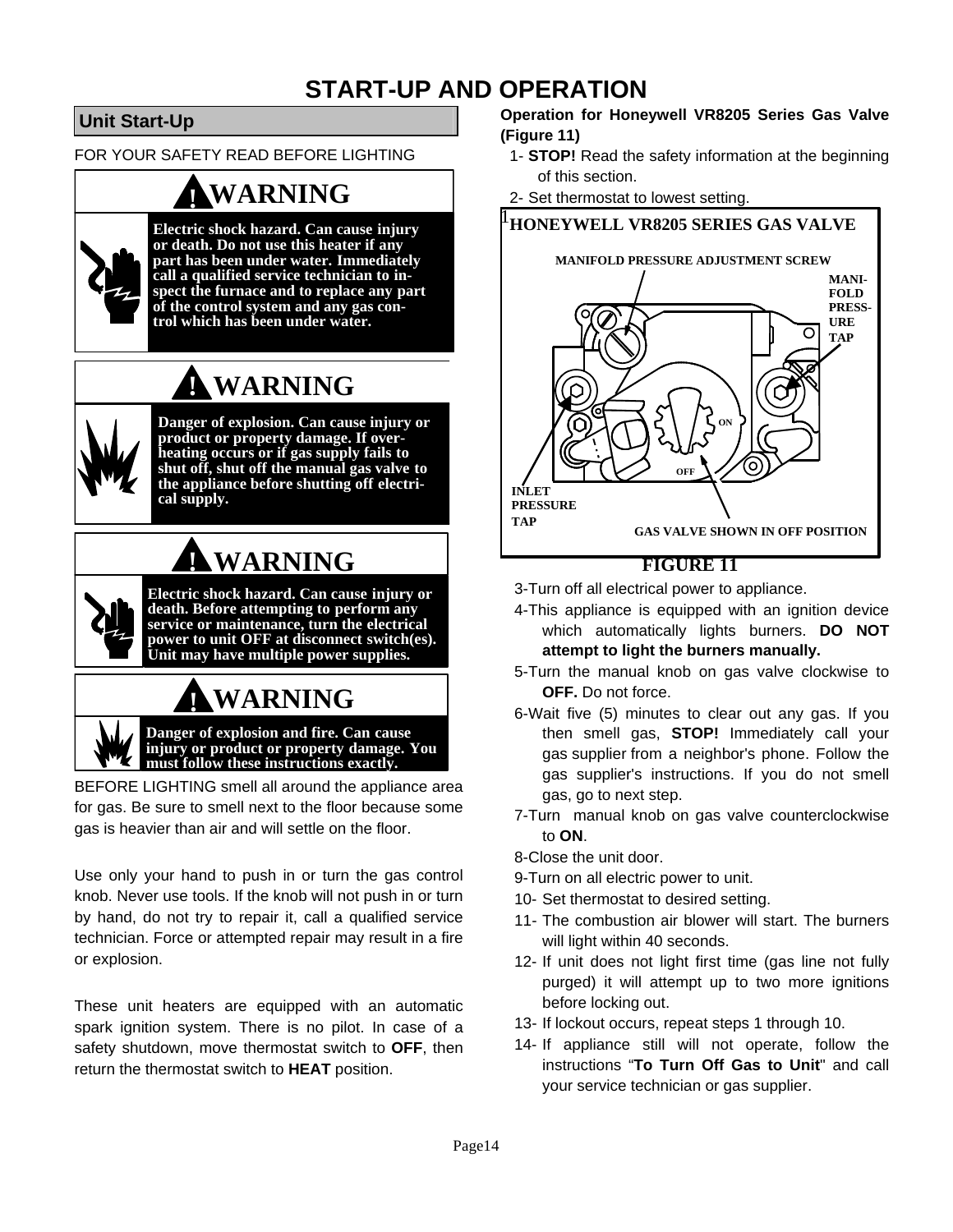#### **Gas Valve Operation for White Rodgers 36E Series Valve (Figure 12)**

- 1- **STOP!** Read the safety information at the beginning of this section.
- 2- Set thermostat to lowest setting.
- 3- Turn off all electrical power to appliance.
- 4- This appliance is equipped with an ignition device which automatically lights burner**. DO NOT attempt to light the burners manually.**



## **FIGURE 12**

- 5- Turn knob on gas valve 180° either way to **OFF**.
- 6- Wait five minutes to clear out any gas. If you then smell gas, **STOP!** Immediately call your gas supplier from a neighbor's phone. Follow the gas supplier's instructions. If you do not smell gas go to next step.
- 7- Turn knob on gas valve 180° either way to **ON**.
- 8- Close unit door.
- 9- Turn on electrical power to unit.
- 10- Set thermostat to desired setting.
- 11- The combustion air blower will start. The burners will light within 40 seconds.
- 12-If unit does not light first time (gas line not fully purged) it will attempt up to two more ignitions before locking out.
- 13- If lockout occurs, repeat steps 1 through 10.
- 14-If appliance still will not operate, follow the instructions "**To Turn Off Gas to Unit**" and call your service technician or gas supplier.
- **Gas Valve Operation for Robertshaw 2000DER Series Valve (Figure 13)**
- 1- **STOP!** Read the safety information at the beginning of this section.
- 2- Set the thermostat to lowest setting.
- 3- Turn off all electrical power to appliance.
- 4- This appliance is equipped with an ignition device which automatically lights burner. **DO NOT attempt to light the burners manually.**



## **FIGURE 13**

- 5- Depress knob on gas valve; knob will snap to **OFF**.
- 6- Wait five minutes to clear out any gas. If you then smell gas, **STOP!** Immediately call your gas supplier from a neighbor's phone. Follow the gas supplier's instructions. If you do not smell gas go to next step.
- 7- Turn knob on gas valve 90° counterclockwise to **ON**.
- 8- Close unit door.
- 9- Turn on electrical power to unit.
- 10- Set the thermostat to desired setting.
- 11- The combustion air blower will start. The burners will light within 40 seconds.
- 12- If unit does not light first time (gas line not fully purged) it will attempt up to two more ignitions before locking out.
- 13- If lockout occurs, repeat steps 1 through 10.
- 14-If appliance still will not operate, follow the instructions "**To Turn Off Gas to Unit**" and call your service technician or gas supplier.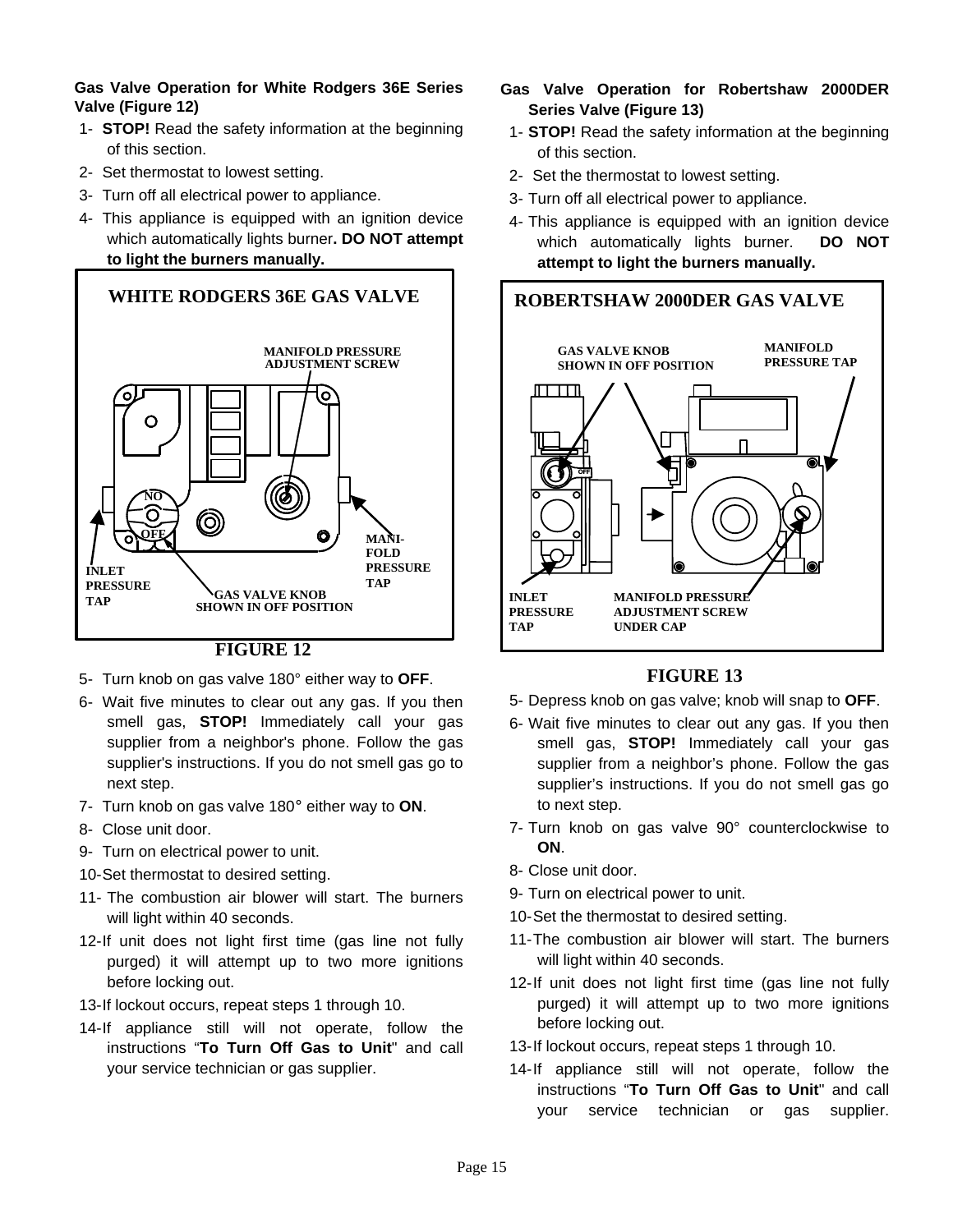## **To Turn Off Gas To Unit**

- 1- Set thermostat to lowest level.
- 2- Turn off all electrical power to unit if service is to be performed.
- 3- *Honeywell VR8205 series valve:* turn knob on gas valve 90° clockwise  $\bullet$  to **OFF**.

 *White Rodgers 36E series valves*: turn knob on gas valve 180° either way to **OFF**.

 *Robertshaw DER2000 series valves*: depress knob on gas valve; knob will snap to **OFF**.

#### **Heating Sequence of Operation**

- 1- When the thermostat calls for heat, the combustion air blower starts immediately.
- 2- Combustion air inducer proving switch proves blower operation before allowing power to the ignition controller. This switch is factory set and no adjustment is necessary.
- 3- After prepurge of approximately 30 seconds, the spark ignition is energized and the solenoid valves open in the gas valve.
- 4- The spark then ignites the gas, the ignition sensor proves the flame and the combustion process continues.
- 5- In the event that the flame is not detected after the first 10-second trial for ignition, the controller will repeat steps 3 and 4 an additional two times before locking out the gas valve. Ignition control will then automatically repeat steps 3, 4, and 5 after 60 minutes.

 To interrupt the 60-minute lockout period, move thermostat from "Heat" to "OFF" then back to "Heat." Heating sequence then restarts at step 1.

- 6- The burners shall light without noticeable crossover delay. There shall be no flame lifting from the burner heads, flashback or burning within the burner. The flames shall be predominantly blue in color and shall be approximately centered in the tubes with no apparent impingement taking place.
- 7- The ignition control will energize the fan approximately 45 seconds after ignition is established.
- 8- After the thermostat demand is satisfied the gas valve is closed; 5 seconds after the demand is satisfied the combustion air blower is shut off.
- 9- The control center shall shut off the system fan approximately 120 seconds after the gas valve is de-energized.

## **Ignition Control LED**

The ignition control board contains a green LED which indicates the following:

| <b>TABLE 5</b>              |
|-----------------------------|
| <b>IGNITION CONTROL LED</b> |
|                             |

| LED            | <b>UNIT OPERATION</b>                                                                                                   |
|----------------|-------------------------------------------------------------------------------------------------------------------------|
| Slow<br>Flash* | Normal Operation - No call for heat                                                                                     |
| Fast<br>Flash  | Normal Operation - Call for heat<br>Current signal at FLAME terminal 0.6 to 1.0 microamps                               |
| 2 Flashes      | System lockout - failed to detect or sustain flame<br>Current signal at FLAME terminal <0.6 microamps                   |
| 3 Flashes      | Combustion air inducer proving switch failed closed<br>before CAB is energized or failed open after CAB is<br>energized |
| 4 Flashes      | High limit or rollout switch open                                                                                       |
| 5 Flashes      | Flame sensed and gas valve not energized                                                                                |
| Steady<br>Off  | Loss of power                                                                                                           |
| Steady<br>On   | Ignition control failure                                                                                                |

\*When thermostat is placed in continuous fan mode LED will slowly flash.

## **Optional Gas Conversion Kit**

A natural to LP/propane gas changeover kit is required to convert unit. Refer to the installation instructions supplied with the changeover kit for conversion procedure.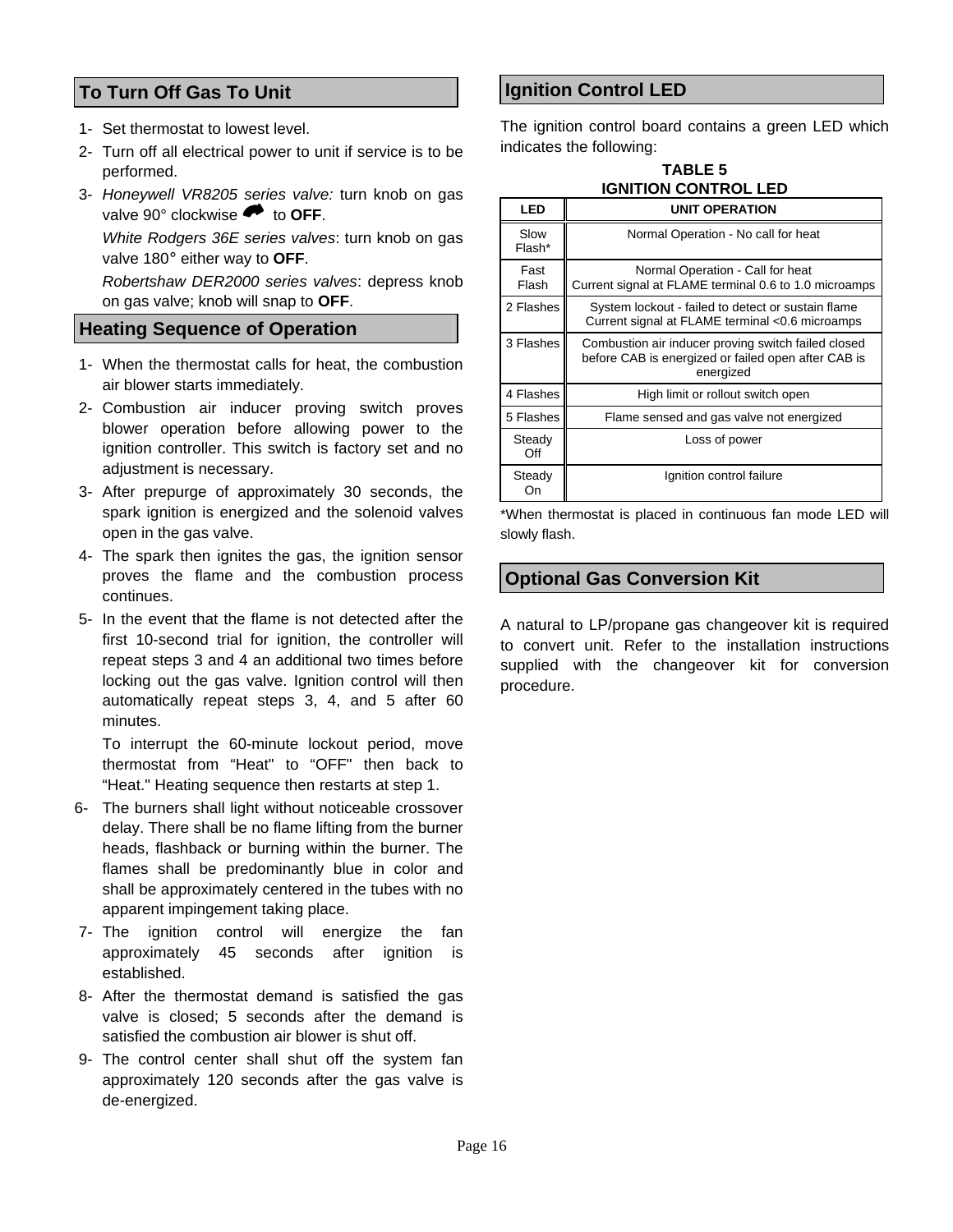## **ADJUSTMENTS**

## **High Altitude**

Units may be fired at full input up to 2000 ft. (610m) above sea level. Above 2000 ft. (610m), manifold pressure must be reduced by 4 percent for each 1000 feet above sea level or as specified by local authority having jurisdiction. Adjust pressure regulator to pressure shown in table 6 for natural gas and table 7 for LP/propane gas. The combustion air blower proving switch is factory set. No adjustment is necessary.

## **Gas Pressure**

Check gas line pressure with unit firing at maximum rate. A minimum of 5.0" w.c. for natural gas or 10.4" w.c. for LP/propane gas should be maintained for proper unit operation. After line pressure has been checked and adjusted, check manifold pressure. Correct manifold pressure is shown on the unit rating plate. See figures 11, 12 and 13 for gas pressure adjustment screw location. A natural gas to LP/propane gas changeover kit is required to convert unit. Refer to installation instructions provided with changeover kit for conversion procedure.

## **Limit Control**

The limit control switch is factory set and not field adjustable.

#### **Louver Vane Adjustment**

Rotate louver vanes to direct airflow upward, downward, straight, or any combination of these directions.

### **Combustion Air Inducer Proving Switch**

This combustion air inducer proving switch checks for proper combustion air inducer operation before allowing an ignition trial. The switch is factory set and no field adjustment is necessary.

## **Flame Rollout Switch**

The flame rollout switch(es) on 45, 60 or 75 units are located on the burner box top, behind the ignition control board. The flame rollout switch on 100 or 125 units is located on the manifold bracket above the top burner. This normally closed switch opens on a temperature rise. Check for adequate combustion air and proper venting before manually resetting switch.

| TABLE 6                                       |
|-----------------------------------------------|
| NATURAL GAS MANIFOLD PRESSURES - in.wg. (kPa) |

|                 | ALTITUDE FT. (M) |             |                |             |             |             |                 |                 |                 |  |
|-----------------|------------------|-------------|----------------|-------------|-------------|-------------|-----------------|-----------------|-----------------|--|
|                 | $0 - 2000$       | 2001-3000   | 3001-4000      | 4001-5000   | 5001-6000   | 6001-7000   | 7001-8000       | 8001-9000       | 9001-10000      |  |
| <b>MODEL</b>    | $(0-610)$        | $(610-914)$ | $(915 - 1219)$ | (1220-1524) | (1524-1829) | (1829-2134) | $(2134 - 2438)$ | $(2439 - 2743)$ | $(2744 - 3048)$ |  |
| TUA045SN        | $3.5(0.87)^*$    | 2.7(0.67)   | 2.5(0.62)      | 2.2(0.55)   | 2.0(0.50)   | 1.8(0.45)   | 1.6(0.40)       | 1.4(0.35)       | 1.3 (0.32)      |  |
| TUA060SN        | $3.5(0.87)^*$    | 2.7(0.67)   | 2.5(0.62)      | 2.2(0.55)   | 2.0(0.50)   | 1.8(0.45)   | 1.6 (0.40)      | 1.4(0.35)       | 1.3 (0.32)      |  |
| TUA075SN        | $3.5(0.87)^*$    | 2.7(0.67)   | 2.5(0.62)      | 2.2(0.55)   | 2.0(0.50)   | 1.8(0.45)   | 1.6 (0.40)      | 1.4(0.35)       | 1.3 (0.32)      |  |
| <b>TUA100SN</b> | $3.5(0.87)^*$    | 2.7(0.67)   | 2.5(0.62)      | 2.2(0.55)   | 2.0(0.50)   | 1.8(0.45)   | 1.6 (0.40)      | 1.4(0.35)       | 1.3 (0.32)      |  |
| <b>TUA125SN</b> | $3.5(0.87)^*$    | 2.7(0.67)   | 2.5(0.62)      | 2.2(0.55)   | 2.0(0.50)   | 1.8(0.45)   | .6(0.40)        | 1.4(0.35)       | 1.3(0.32)       |  |

\*No adjustment required.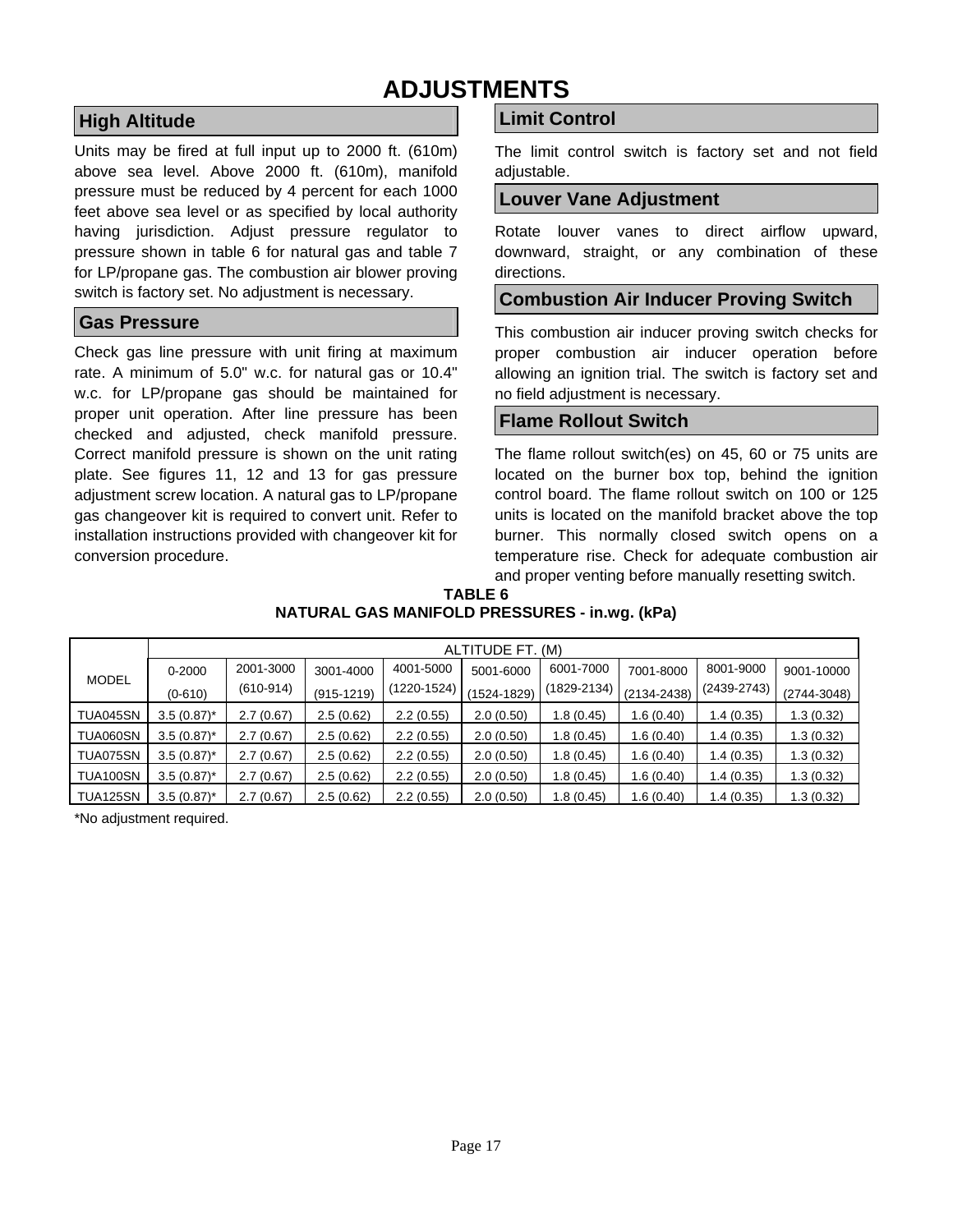**TABLE 7 LP/PROPANE GAS MANIFOLD PRESSURES - in.wg. (kPa )** 

|              | ALTITUDE FT. (M) |             |              |             |                 |                 |                 |                 |                 |
|--------------|------------------|-------------|--------------|-------------|-----------------|-----------------|-----------------|-----------------|-----------------|
| <b>MODEL</b> | $0 - 2000$       | 2001-3000   | 3001-4000    | 4001-5000   | 5001-6000       | 6001-7000       | 7001-8000       | 8001-9000       | 9001-10000      |
|              | $(0 - 610)$      | $(610-914)$ | $(915-1219)$ | (1220-1524) | $(1524 - 1829)$ | $(1829 - 2134)$ | $(2134 - 2438)$ | $(2439 - 2743)$ | $(2744 - 3048)$ |
| TUA045SL     | $9.5(2.37)^*$    | 7.4(1.84)   | 6.7(1.67)    | 6.1(1.52)   | 5.5(1.37)       | 4.9(1.22)       | 4.4(1.10)       | 3.9(0.97)       | 3.4(0.85)       |
| TUA060SL     | $9.5(2.37)^{*}$  | 7.4(1.84)   | 6.7(1.67)    | 6.1(1.52)   | 5.5(1.37)       | 4.9(1.22)       | 4.4 (1.10)      | 3.9(0.97)       | 3.4(0.85)       |
| TUA075SL     | $9.5(2.37)^{*}$  | 7.4(1.84)   | 6.7(1.67)    | 6.1(1.52)   | 5.5(1.37)       | 4.9(1.22)       | 4.4(1.10)       | 3.9(0.97)       | 3.4(0.85)       |
| TUA100SL     | $9.0(2.24)$ *    | 7.0(1.74)   | 6.4(1.59)    | 5.8(1.44)   | 5.2(1.30)       | 4.7(1.17)       | 4.2(1.05)       | 3.7(0.92)       | 3.2(0.80)       |
| TUA125SL     | $9.0(2.24)$ *    | 7.0(1.74)   | 6.4(1.59)    | 5.8(1.44)   | 5.2(1.30)       | 4.7(1.17)       | 4.2(1.05)       | 3.7(0.92)       | 3.2(0.80)       |

\*No adjustment required.

#### **Gas Flow**

Check for proper gas flow to the unit heater.

- 1. Operate unit at least 15 minutes before checking gas flow. Determine the time in seconds for one revolution of gas through the meter.
- 2. Compare the number of seconds and the gas meter size in table 8 to determine the gas flow rate. Multiply the gas flow rate by the heating value to determine the unit input rate. If manifold pressure is correct and the unit input rate is incorrect, check gas orifices for proper size and restriction.
- 3. Remove temporary gas meter if installed.

*NOTE – To obtain accurate reading, shut off all other gas appliances connected to meter.*

|                                                   | <b>TABLE 8</b>           |              |  |  |  |  |  |
|---------------------------------------------------|--------------------------|--------------|--|--|--|--|--|
| Gas Flow Rate (Ft. <sup>3</sup> /Hr.)             |                          |              |  |  |  |  |  |
| Seconds for 1                                     | <b>Gas Meter Size</b>    |              |  |  |  |  |  |
| <b>Revolution</b>                                 | $\frac{1}{2}$ cu ft Dial | 1 cu ft Dial |  |  |  |  |  |
| 10                                                | 180                      | 360          |  |  |  |  |  |
| 12                                                | 150                      | 300          |  |  |  |  |  |
| 14                                                | 129                      | 257          |  |  |  |  |  |
| 16                                                | 113                      | 225          |  |  |  |  |  |
| 18                                                | 100                      | 200          |  |  |  |  |  |
| 20                                                | 90                       | 180          |  |  |  |  |  |
| 22                                                | 82                       | 164          |  |  |  |  |  |
| 24                                                | 75                       | 150          |  |  |  |  |  |
| 26                                                | 69                       | 138          |  |  |  |  |  |
| 28                                                | 64                       | 129          |  |  |  |  |  |
| 30                                                | 60                       | 120          |  |  |  |  |  |
| 32                                                | 56                       | 113          |  |  |  |  |  |
| 34                                                | 53                       | 106          |  |  |  |  |  |
| 36                                                | 50                       | 100          |  |  |  |  |  |
| 38                                                | 47                       | 95           |  |  |  |  |  |
| 40                                                | 45                       | 90           |  |  |  |  |  |
| 42                                                | 43                       | 86           |  |  |  |  |  |
| 44                                                | 41                       | 82           |  |  |  |  |  |
| 46                                                | 39                       | 78           |  |  |  |  |  |
| 48                                                | 38                       | 75           |  |  |  |  |  |
| 50                                                | 36                       | 72           |  |  |  |  |  |
| 52                                                | 35                       | 69           |  |  |  |  |  |
| 54                                                | 33                       | 67           |  |  |  |  |  |
| 56                                                | 32                       | 64           |  |  |  |  |  |
| 58                                                | 31                       | 62           |  |  |  |  |  |
| 60                                                | 30                       | 60           |  |  |  |  |  |
| Natural = 1000 btu/cu ft<br>$LP = 2500$ btu/cu ft |                          |              |  |  |  |  |  |

*Note: Table assumes standard temperature (60°F), barometric pressure (30 in Hg), and fuel heating values (btu/cu ft). Fuel heating values may vary, contact local fuel supplier to obtain actual heating value of fuel being supplied.*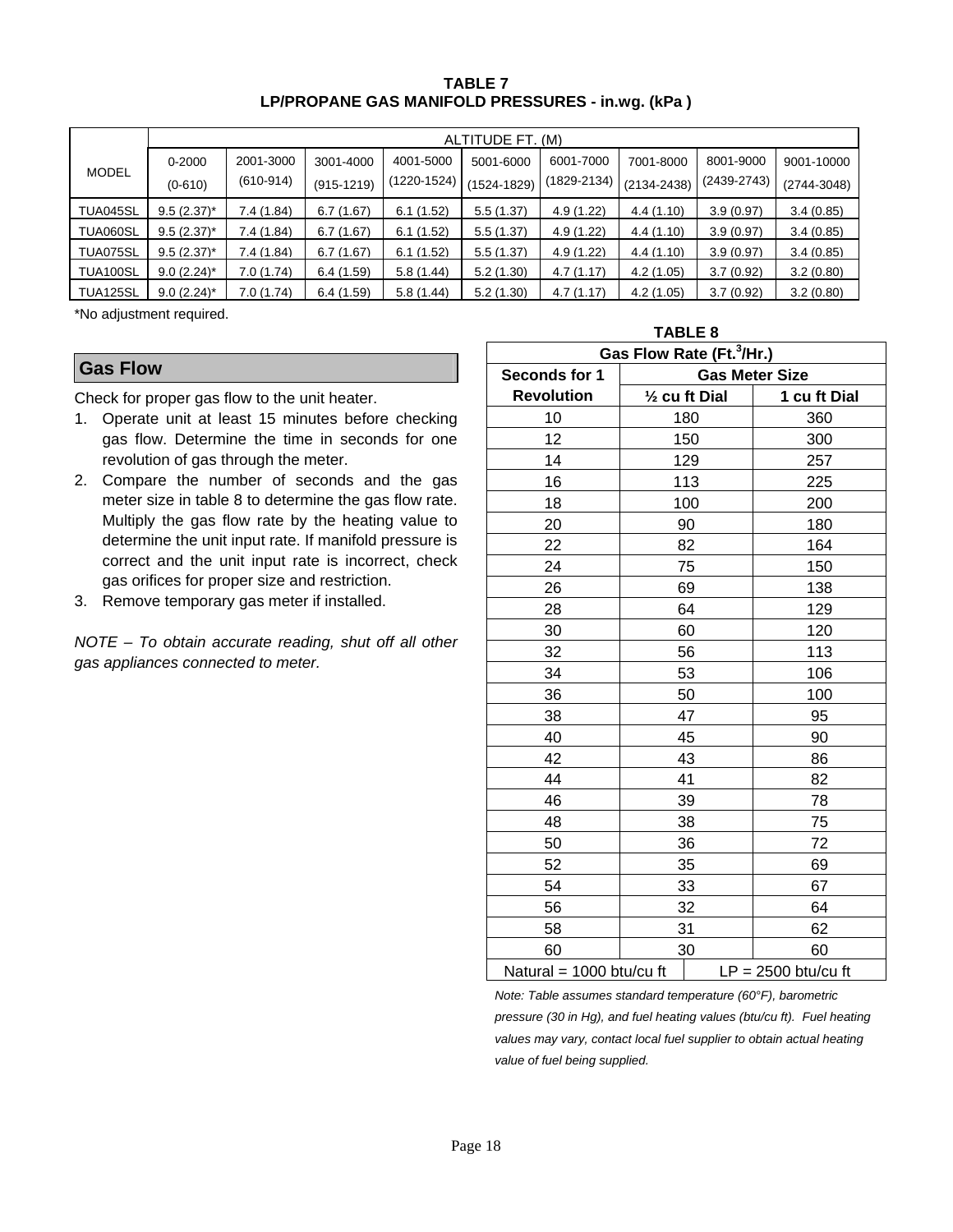## **SERVICE**

*CAUTION - Turn off gas and electrical power to unit before performing any maintenance or service operations on this unit. Remember to follow lighting instructions when putting unit back into operation after service or maintenance.* 

#### **Burners**

- 1- Periodically examine burner flames for proper appearance during the heating season.
- 2- Before each heating season examine the burners for any deposits or blockage that may have occurred.
- 3- Clean burners as follows:

a-Turn off both electrical and gas supplies to unit. b-Disconnect gas supply piping, high tension and sensor leads. Remove gas manifold. Remove burner tray.

c-Clean burners as necessary. Make sure that burner heads line up properly to ensure flame crossover. Check spark gap on electrode and adjust if required. The gap should be between 0.110 inch and 0.140 inch (2.79mm to 3.56mm). The gap may be checked with appropriately sized twist drills or feeler gauges.

d-Reinstall burner tray, gas manifold, high tension and sensor leads. Reconnect gas supply piping.

e-Restore electrical power and gas supply. Follow lighting instructions to light unit. Check burner flame.

## **Flue Passageway and Flue Box**

The flue passages and flue box should be inspected and cleaned prior to each heating season. The sequence of operation should be as follows:

- 1- Turn off both electrical and gas supply to unit.
- 2- Disconnect combustion air blower wiring.
- 3- Remove screws securing flue box to unit. Remove flue box. If necessary, remove blower assembly from flue box. Clean flue box with wire brush.
- 4- Remove turbulator retention bracket and turbulators. Clean turbulators with wire brush.
- 5- Remove burners as described in section "Burners" section.
- 6- Clean tubes with a wire brush.
- 7- Reassemble unit. The combustion air and flue box gaskets should also be replaced during reassembly.
- 8- Restore electrical power and gas supply. Follow lighting instructions to light unit. Check operation of unit.

## **Combustion Air Blower**

Under normal operating conditions, the combustion air blower should be checked and cleaned prior to the heating season with the power supply disconnected. Use a small brush to clean blower wheel.

#### **Electrical**

- 1- Check all wiring for loose connections.
- 2- Check for correct voltage at unit (unit operating).
- 3- Check amperage draw.

### **Flue and Air Inlet**

Check all vent and air inlet joints for tightness. Ensure that connections are sealed and that there are no blockages.

## **Failure to Operate**

If unit fails to operate check the following:

- 1- Is thermostat calling for heat?
- 2- Is main disconnect closed?
- 3- Is there a breaker tripped or a fuse blown?
- 4- Is gas turned on at meter?
- 5- Is manual shutoff valve open?
- 6- Is unit ignition system in lock out? If unit locks out again, call service technician to inspect unit.
- 7- Is combustion air inducer proving switch closed? Obstructed flue will cause unit to shut off at combustion air inducer proving switch. Check flue passage and outlet.

## **Repair Parts**

When ordering repair parts include the complete unit model number listed on the unit rating plate. For example: TUA045SNAF1.